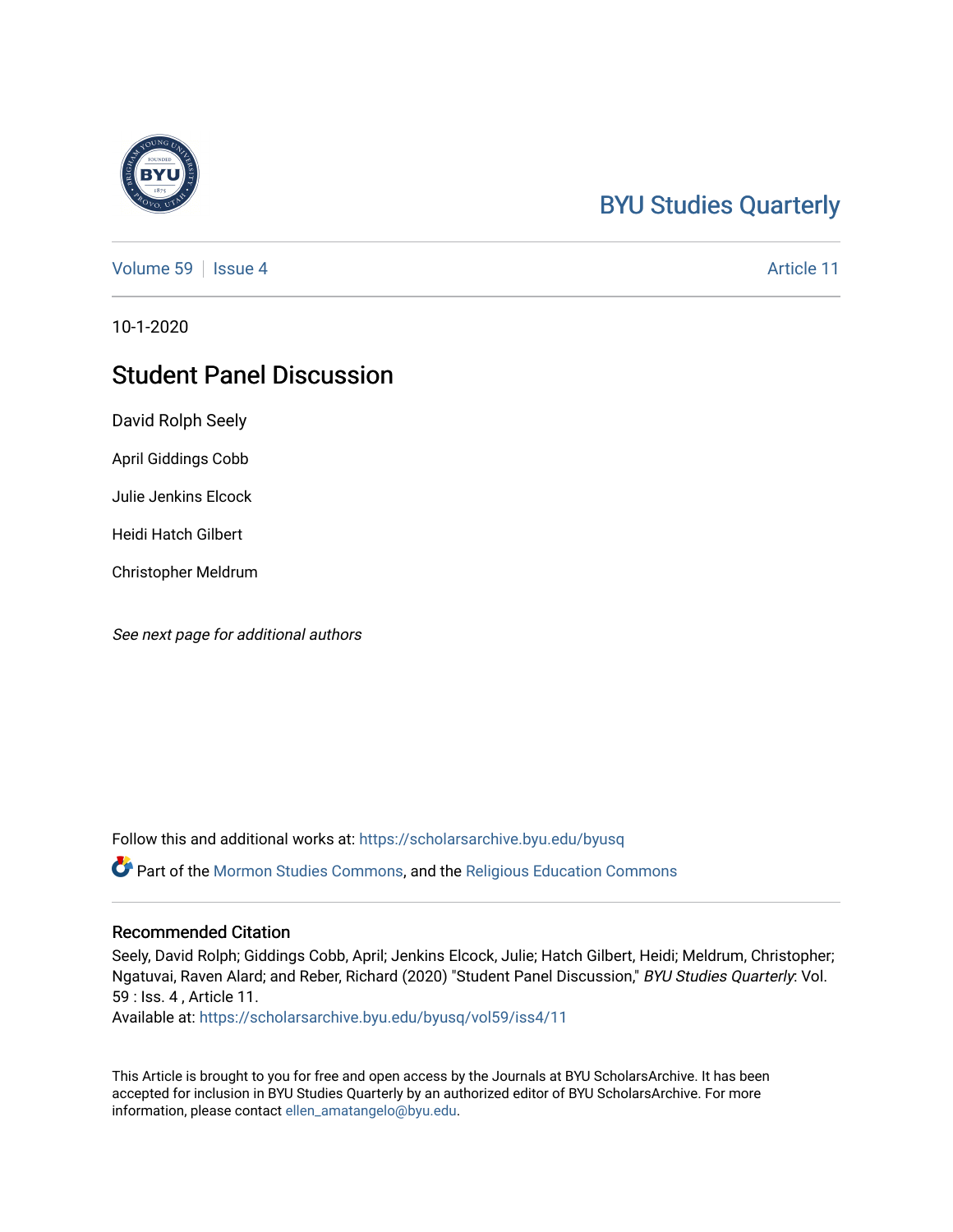# Student Panel Discussion

#### Authors

David Rolph Seely, April Giddings Cobb, Julie Jenkins Elcock, Heidi Hatch Gilbert, Christopher Meldrum, Raven Alard Ngatuvai, and Richard Reber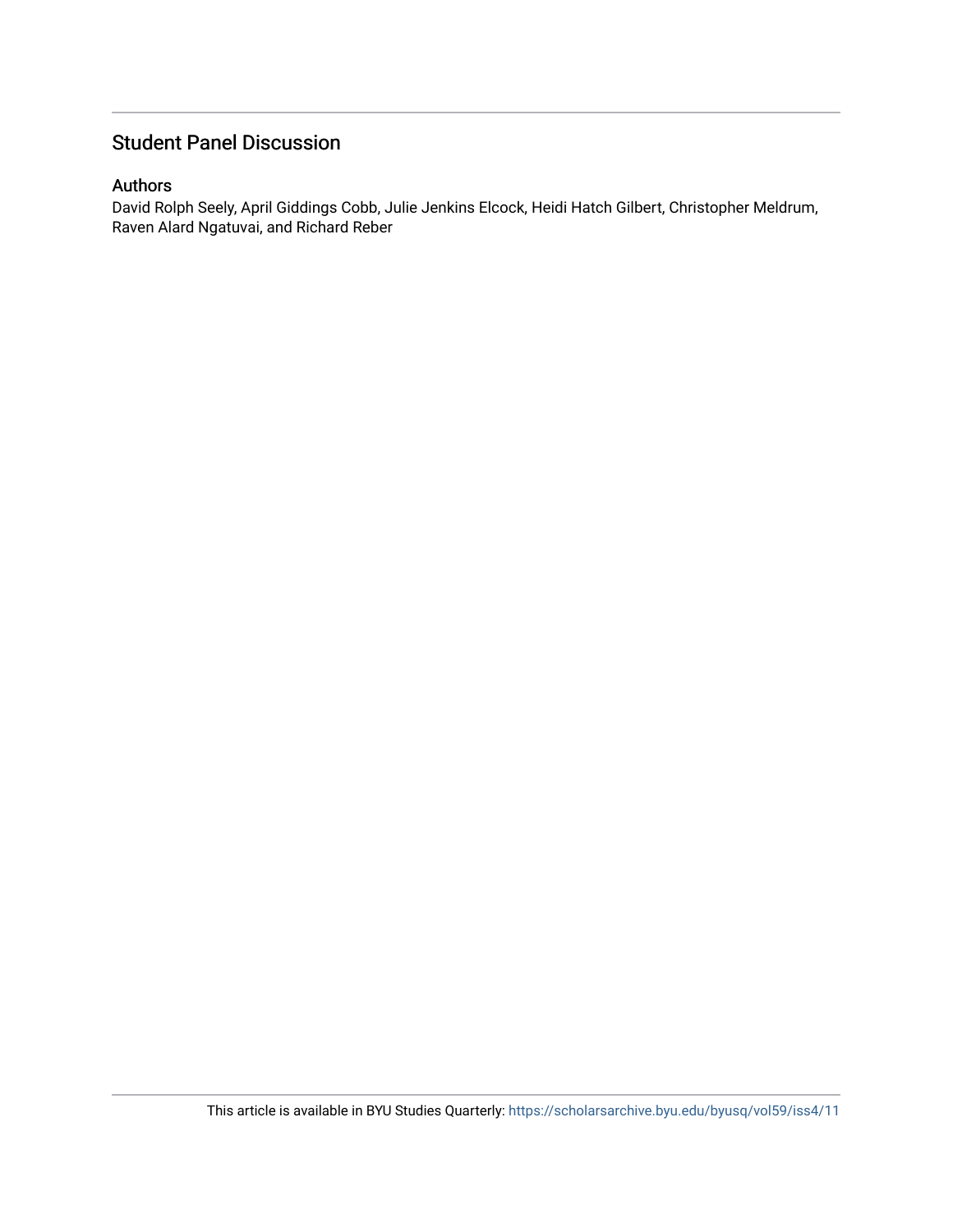# **Student Panel Discussion**

*Professor David Rolph Seely, moderator April Giddings Cobb Julie Jenkins Elcock Heidi Hatch Gilbert Christopher Meldrum Raven Alard Ngatuvai Richard Reber*

#### **Seely**

The Jerusalem Center has lots of different functions, but it was made for students. Our family has been there both at times when the Jerusalem Center was closed to students and when it had students in residence. There's nothing emptier or sadder than the Jerusalem Center without students.

Students come to the Center with different ambitions. They come as young people to have fun. They come as travelers to find adventure, exploring the foreign and exotic places in the Holy Land. They come to learn about the ancient Near East and the history, culture, and religious beliefs of the Christians, Jews, and Muslims. They come as guests to encounter the gracious peoples who inhabit the Holy Land. They come as students to read and study the scriptures. Significantly, they come as pilgrims searching for experience and insight into the sacred, with hopes that their hearts can be changed. They come to walk in the footsteps of Abraham, Isaac, and Jacob; Kings David and Solomon; the prophets Isaiah, Jeremiah, and Lehi; and the Apostles Peter and Paul. Most importantly, they come as disciples of the Lord Jesus Christ to heed his admonition, as he told his ancient Apostles, "Come and see" (John 1:39). Our students come to see and hear and smell and touch and feel and experience the Spirit. They come to the land where he walked in order to learn to walk in his footsteps.

Today, in the spirit of pilgrimage, we have gathered to share our stories, our stories of encountering the Holy Land through the Jerusalem Center. We are going to start this panel discussion by introducing ourselves. We have three students from the Jerusalem Center programs

#### Published by BYU ScholarsArchive, 2020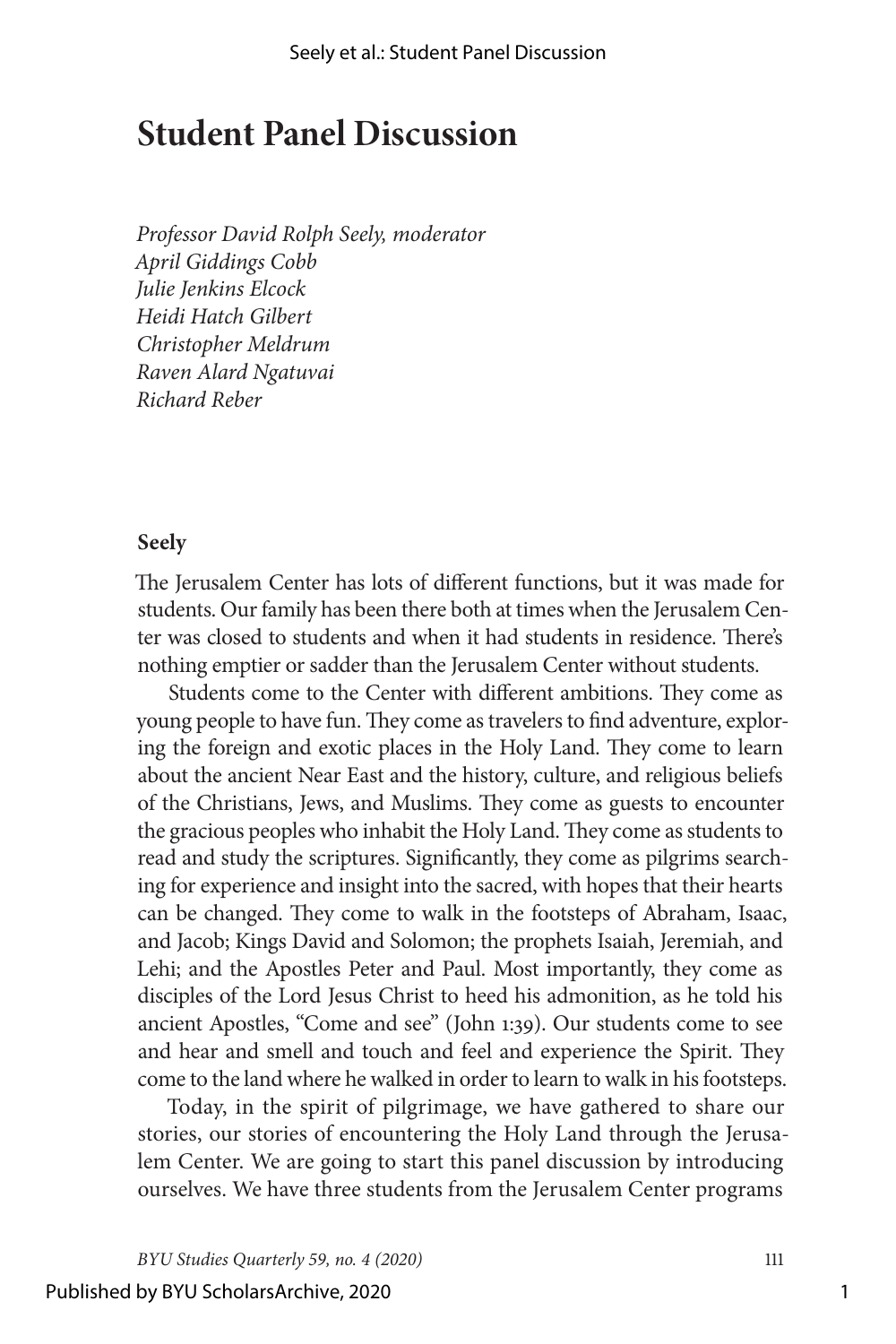from 1990 through 2000 and three from programs after 2007. I will introduce myself and then ask each of them to introduce themselves.

I'm David Seely. I teach ancient scripture at BYU, and I love students and the Jerusalem Center program. My relationship with BYU's Jerusalem Center goes back a bit. In 1978, I wrote a letter to a charming young woman I was smitten with at work, and the address said "Jerusalem Study Abroad, Ramat Rachel." Miraculously, she wrote me back, and since then we have been to the Holy Land together with our children five times to experience pilgrimages with the students at the Center. We have helped shepherd fifteen student groups, and we have both served as Center faculty. Each of our four children has had a chance to be a student at the Center. We go because we love the land, we love the scriptures, and we love the students, and in the process of this experience, we have learned to better love each other.

### **Cobb**

I'm April Giddings Cobb, and I went on the Jerusalem Center program in 1993. I don't really remember why I wanted to go. It was really overshadowed by the fact that I didn't think I would be able to go because I had an inactive family. I didn't think that my dad would want me to go or pay for me to go. So I fasted and prayed and was super scared to approach him. But, without hesitation, he said that I could go and he would pay. So it was another "Jerusalem miracle," as Professor Jeff Chadwick would say. And it turned out to be one of the best things that has happened to me.

#### **Elcock**

Marhaba—Shalom! My name is Julie Jenkins Elcock. My first introduction to the Holy Land was tied to my parents. My father worked with the Church Educational System, and he and my mother went to Jerusalem when I was age four. There was a lot of talk while I was growing up about the Holy Land and the biblical sites. I had an infatuation with the pyramids in Egypt, which they also visited. My infatuation turned into an acceptance letter to the winter 1994 program. Ironically, the trip to Egypt was cancelled, but Israel did not disappoint. It exceeded all my expectations.

#### **Gilbert**

My name is Heidi Hatch Gilbert. I am from Idaho and now live in Orem, Utah. I went to Jerusalem in 2008 because of a strong impression that I was supposed to go. My travel experience at the time consisted of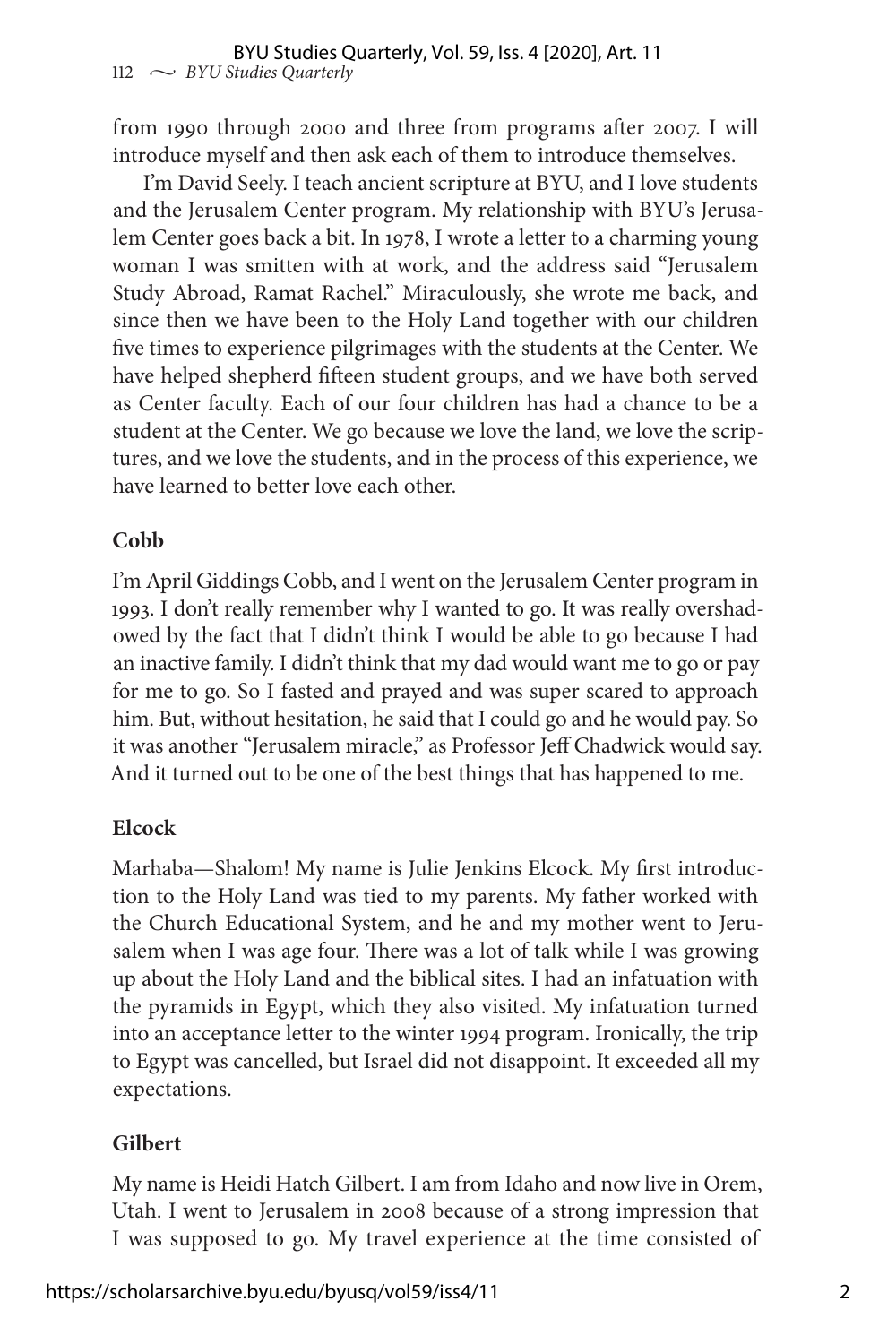camping in the mountains of Idaho—obviously quite limited. I was in my last year at BYU and had a friend who had recently come back from the Center. As he talked about his Jerusalem Center experience, I was so captivated! I hadn't heard about Jerusalem Center programs. I asked question after question, and for six hours he showed me pictures and shared his experiences, and I couldn't get enough. As he talked, I knew in my heart that I was supposed to find a way to go. I was concerned about the finances, but doors were opened to make it possible. When God gives us direction, he truly does provide a way.

## **Meldrum**

My name is Christopher Meldrum. The reason I attended the Jerusalem Center is that I've always been a history buff and have loved seeing the places where great historical events happened. I was a Classics major at BYU, so when I heard the Center was reopening, the opportunity to be in the Holy Land and see some of the great sites associated with the Bible and Greco-Roman history was just too irresistible to pass up. Studying at the Jerusalem Center went straight to the top of the list of things I was going to do before I left BYU. Furthermore, I figured that if I had to take a New Testament class to graduate, what better place to do it than in the Holy Land itself? So I jumped at the opportunity to submit my application. It was my last semester at BYU, and this was a wonderful end to my undergraduate experience. I was there in the summer of 2010 and was fortunate to be among the second summer groups to have the full semester-long program, for which I will always be thankful, as it really did make a difference having that much time to be at the Center.

## **Ngatuvai**

My name is Raven Ngatuvai. My maiden name was Alard. I am from Provo, Utah. From afar, Jerusalem seemed very exotic, and from a young age I've wanted to go to exotic places. I was fascinated with ancient civilizations, particularly in the Middle East, and Egypt specifically. It was clear that I would need to leave Provo to go somewhere like that. When I heard about the Jerusalem Center program, I realized what the BYU welcome sign "The world is our campus" really meant and was determined to go. With great gratitude, I went in 2009.

### **Reber**

My name is Rick Reber, and I live in Sandy, Utah. If I were to be honest as to why I went on study abroad, it was because there was a three-to-one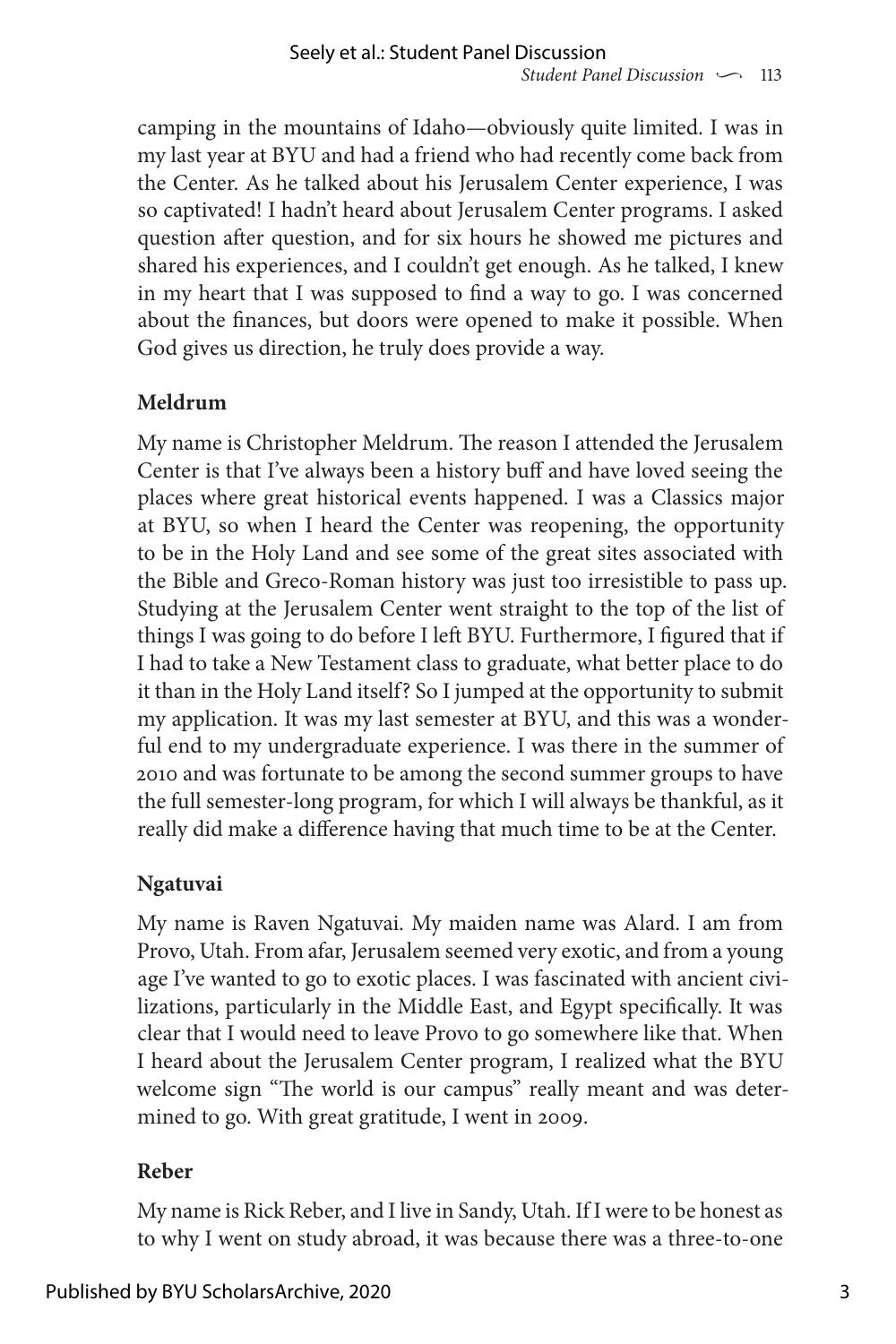girl-to-guy ratio. Just kidding. I actually saw a picture of the Jerusalem Center on a brochure that a missionary companion of mine showed me right after we'd returned from our missions. He said, "Let's go here," and I was drawn to the Jerusalem Center from that moment on. He wasn't able to go, and I shelved the idea for about a year. I had another friend ask, "Have you ever heard of the BYU Jerusalem Center?" I said, "Yeah, I have, and I want to go." He said, "Well, let's go." We then decided we probably couldn't afford it, so we would apply for student financial aid. If we got some, we would go. Unfortunately, neither one of us got financial aid, and it looked like the semester abroad was going to be delayed again. I really felt compelled to not give up, however, and soon the Spirit was whispering, "Rick, make it happen." I decided to make it happen and went in the fall of 1993.

**Seely**

As you know, in the Jerusalem Center program, we stay for the semester in a beautiful building on Mount Scopus. We live, we eat, we work, we play, we study, we go to church, we socialize in the Center. Would each of you share two or three of your favorite memories about the Center itself?

•

#### **Cobb**

My favorite memories from the Jerusalem Center aren't so much specific things, because I can think of a laundry list of all the unique activities at the Center—I think it was more the way things were done. Activities at the Center were much different than living in Provo and going to school at the BYU campus. In Jerusalem, it was common that when we would go to a dance, go to a talent show, or go out to press olives, our professors and often their families were there. There was something really special about the way we bonded through these activities in such a unique setting. It was kind of like being on the Love Boat, but you couldn't pair off. Everybody did everything together. You ate at the captain's table, so to speak. I loved that aspect of the Center. When I returned to campus and would take a class from a Jerusalem Center professor, that special bond with all the members of the class wasn't present. I then realized how lucky we had been. The whole experience promoted bonding and the feeling that nobody was left out. Everybody was always invited to each activity no matter what was going on. No one had to feel uneasy about whether they were welcome. Nobody was ever excluded.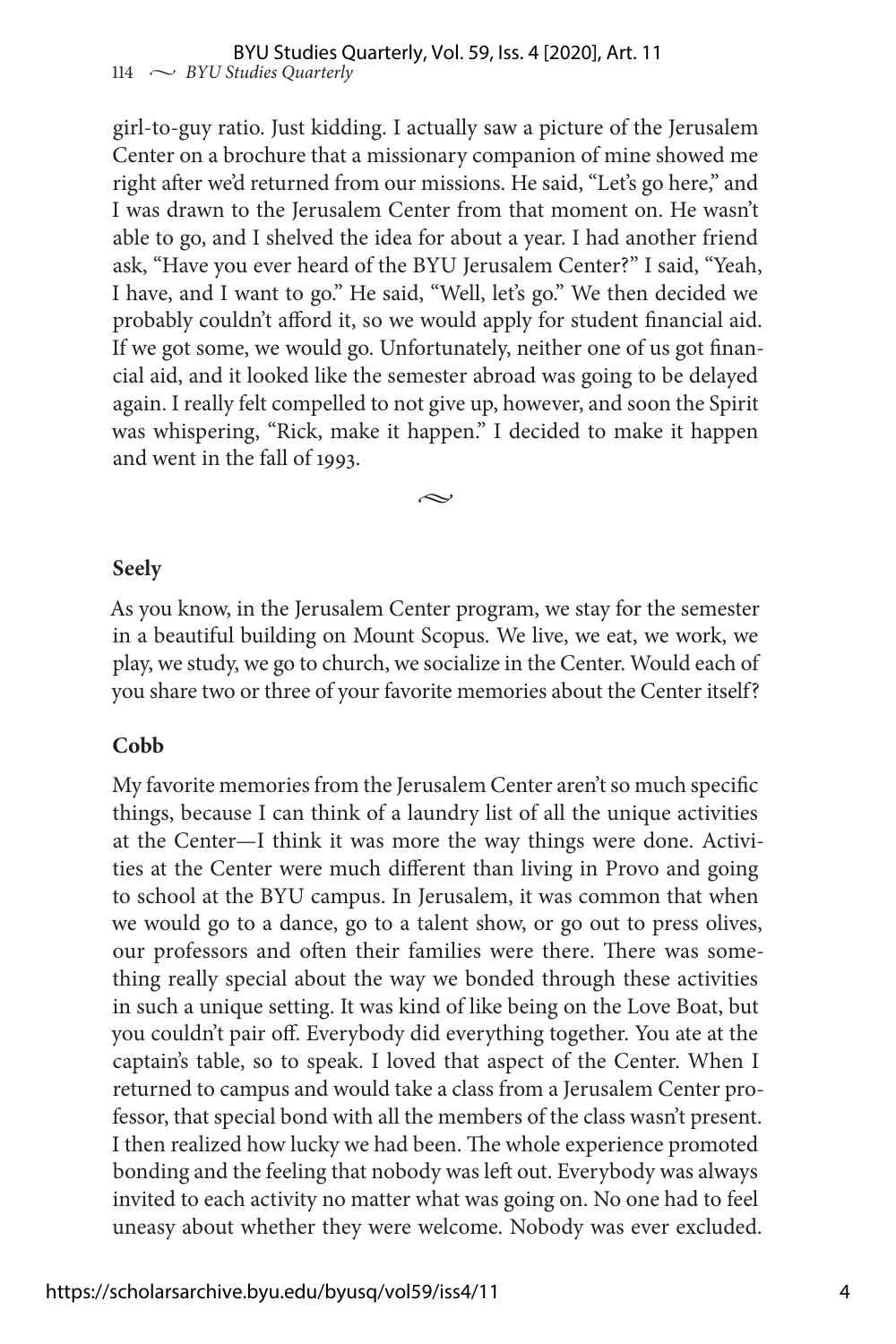There was no awkwardness. We were all on that boat together, and we were all going toward the same destination. That made it really special.

#### **Elcock**

For me, the experiences in the Jerusalem Center had to do with people. I remember standing in the Ben Gurion airport in Tel Aviv in a sea of 170 students. I remember thinking, "How in the world am I going to get to know these people who seem so different from me, let alone their names?" Fast forward four months. Toward the end of the winter semester, we had an activity in the Forum where someone in front would hold up items borrowed from students: a ball cap, a tee shirt, tennis shoes. We were to guess who the item belonged to. One by one, as each item was displayed, all the students would quickly yell out in unison the name of the owner. This was a testament to how much time we shared with each other and how well we knew each other by the end of the program. These strangers whom I thought I had nothing in common with at the beginning became my friends, my confidants, and my future roommates, and truly this was what shaped my experiences at the Jerusalem Center. It was the people.

### **Gilbert**

One of the best life lessons I have learned happened during those four months in the Center with our group of eighty-one students: when we give people more than one chance to really get to know who they are, there is something to treasure in every human. At the Center, you live together, eat together, go to class together, go on excursions and field trips together—you're literally always together. This was the best environment to foster relationships with people you wouldn't probably normally connect with, largely because you were basically forced to spend time with the entire group, regardless of first impressions or small irritations with people. You continued to give every person second and third and seventh chances, and because of that you began to see past each other's quirks, to even appreciate those quirks, and to allow real friendships to happen. It's powerful!

And, of course, we had so many spiritual experiences at the Center; how could we not? One that has stayed with me was spending an hour learning from Professor Andrew Skinner about the triclinium (the table with three reclining couches used at the Last Supper). That one hour taught me much more about the Savior than merely reading the account in the New Testament as I learned about the significance of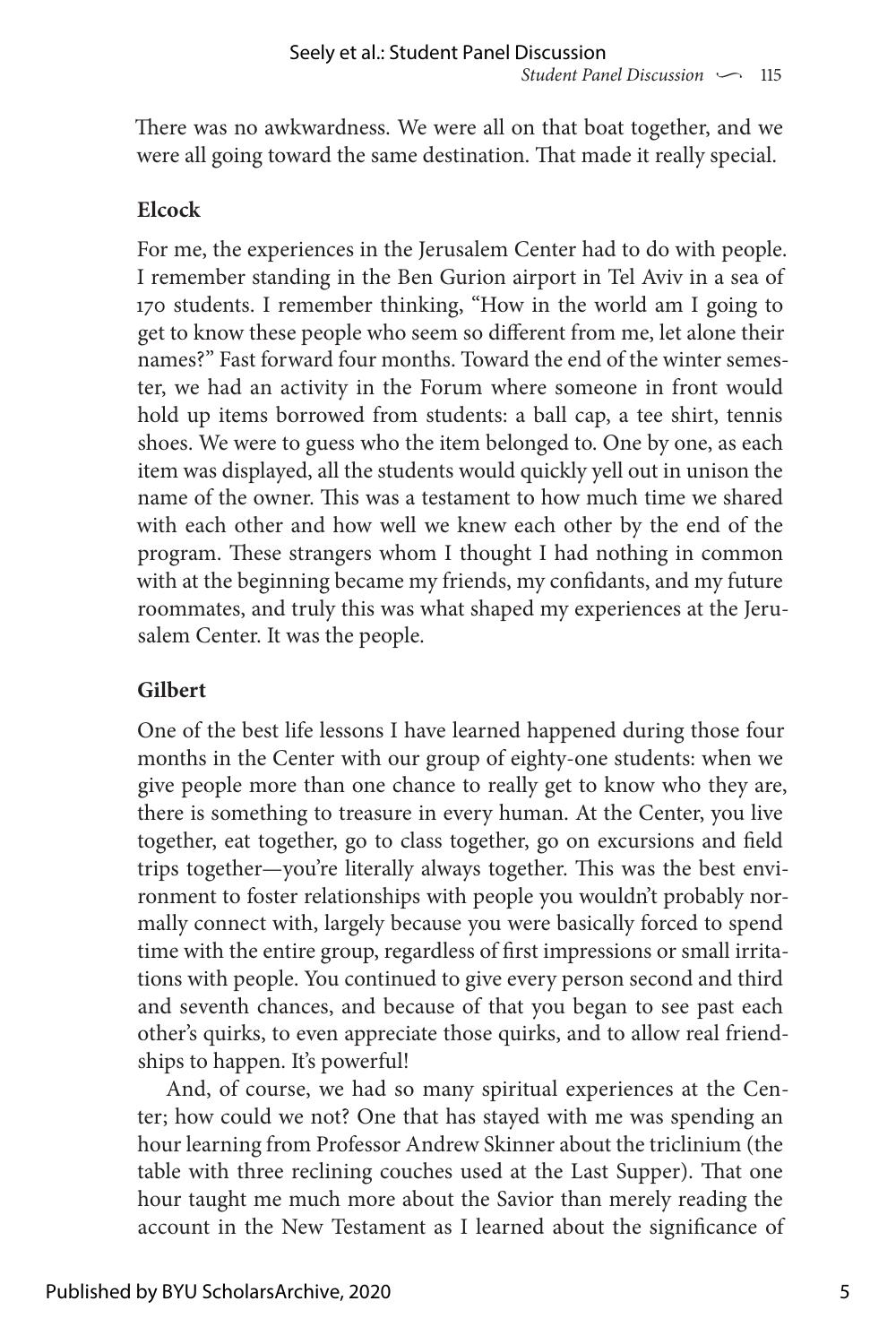what happened the night of the Last Supper, down to where each person sat, what they did, and why that mattered. The powerful teaching of the Savior to Peter, the just-as-powerful example of the Savior's interactions with Judas, and what each position at the table teaches us about the person lying there—yes, lying there. What I learned was both educational and testimony building. The Center is amazing because just about everything we learned was both educational and testimony building.

#### **Meldrum**

One of the memories I will always cherish about the Jerusalem Center was that feeling of complete exhaustion as, having walked from Damascus Gate to the Center's lower gate, my friends and I then sprinted up thirteen flights of stairs to make it to the Oasis for the last ten minutes it was open for dinner. We were always hot and sweaty and arrived in the nick of time. But to sit down to eat completely exhausted after an exciting day of adventures in the Old City provided us with a feeling of accomplishment that was complete and utter bliss. I will also remember fondly the quizzical look I and a number of students received from the faculty when, after they kindly pushed back the start time of our final exams to give the whole student body more time to study and prepare, we told them we were ready to take the test at the original start time so we could get out into the city to explore. Their faces conveyed a sense of complete and utter bewilderment combined with an immense pride at the dedication and excitement of their students on that occasion. Nor, I think, can anyone forget the feeling of jetlag after arriving in the Holy Land and how exhausted we were that first evening, as well as how quickly we proceeded to wake up to the unfamiliar sound of the call to prayer in the early hours of the morning during the first few weeks.

I enjoyed many of the cultural events that were hosted at the Center, from a re-creation of a Jewish Passover Seder with our Judaism professor, to an Arab cultural night with our Arab professor complete with a call to prayer. It was a treat to be able to perform Pachelbel's *Canon in D* for our local neighbors and friends at our closing formal talent show on the Center's beautiful Steinway piano and in front of the famous window that frames a view of the Old City and Dome of the Rock shrine, as well as to laugh at many fond memories and inside jokes at the informal student talent show and closing activity. Of course, the academic opportunities the Center provided were top-notch as well. The opportunity to listen to lectures by individuals on every side of the political spectrum on the issue of Palestinian-Israeli relations helped us better understand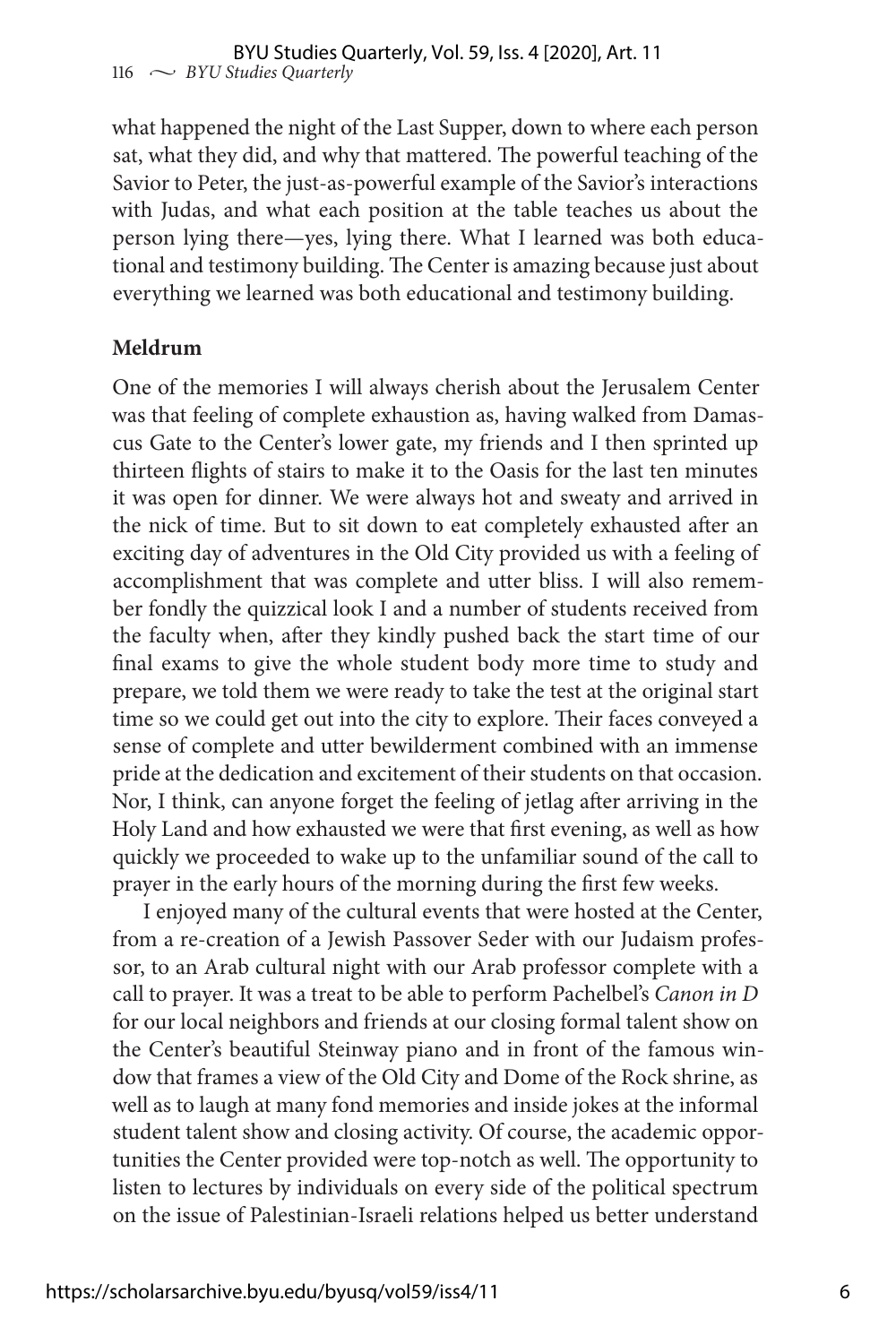the complexity of the issue and appreciate the nuance and importance of each voice. Personally, I relished the opportunity to help organize and lead group study sessions for some of our classes. Nor was I alone in these efforts, since there was a real sense of comradery and of wanting to help each other succeed among the students. I will also always treasure the opportunity I had to assist Kent Brown with his translation of the Gospel of Luke while I was at the Center, and the excitement that I and another student felt every morning as we met with him to eagerly report some new discovery that we had personally learned in the course of our translating. This is just an example of my interactions with all the faculty, who loved sharing their interests, knowledge, and excitement for their material with us.

I also cherished the wonderful spiritual events that we were privileged to participate in while at the Center. These included our fireside recreating the triclinium setting of the Last Supper and early previews of BYU TV's *Messiah: Behold the Lamb of God*. Of course, who could forget getting to know the members of the local branch, participating with them in Sunday School, and peering out the large window in the Center's auditorium at the famous view of Jerusalem during sacrament meeting? Each was a memorable experience that made the opportunity of living in the Center all the more remarkable and special.

However, I agree with all the other comments that it is really the informal interactions with fellow students that are perhaps the most memorable. One of the things that was fun was going from not knowing anyone and being complete strangers at the beginning of the semester to feeling like you had known these people forever by the end of the program. It was fun to get to learn their personalities on a deeper level and grow to appreciate their talents and many skills. It was always a delight to discover another student who had similar interests—a true moment where, as C. S. Lewis says, you realize, "I thought I was the only one!" and fall into an instant friendship. As a result, it wasn't just the great formal activities the Center had, but some of the impromptu things we were able to organize because of these relationships that were memorable as well: opportunities like deciding to watch the corresponding *Indiana Jones* movies before the field trips to Egypt and Petra or planning field trips to Eilat or Tel Aviv and other sites near Jerusalem that were not included in our field trip itinerary.

I was there in the summer, so together we students decided to put on an impromptu Fourth of July carnival, complete with games and apple bobbing. For the more patriotic moments, we moved indoors where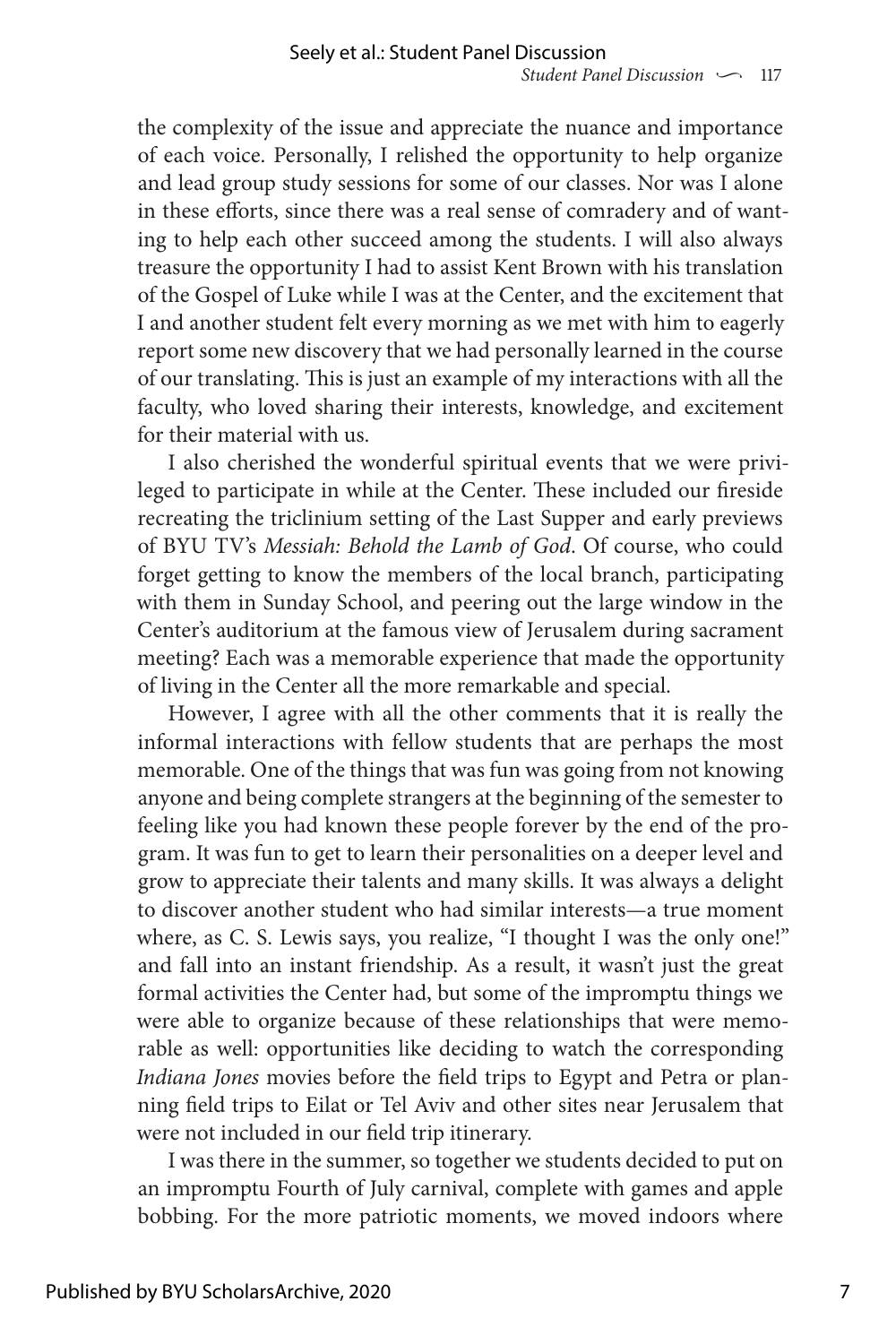one student provided us with a recitation of excerpts of Kennedy's inaugural address. I still remember the chills that went down my spine as he recited the words, "My fellow citizens of the world: ask not what America will do for you, but what together we can do for the freedom of man," and, "With a good conscience our only sure reward, with history the final judge of our deeds, let us go forth to lead the land we love, asking his blessing and his help, but knowing that here on earth God's work must truly be our own." The words took on a whole new meaning in the Jerusalem Center and after having spent the previous months in the Holy Land. All these experiences were memorable because they were really born out of us students ourselves and reflected the strong sense of community, comradery, and friendship we developed at the Center.

#### **Ngatuvai**

For me, the Jerusalem Center architecture was so inspired; it was meant for learning. I felt that at any time of day. My husband also went to Jerusalem in 2013, and we can point out the rooms we each lived in from a picture of the Center by identifying the balcony. A favorite experience for me was to be on my room balcony in the early morning or late at night, looking out at the landscape and, simultaneously, looking in at myself. I could feel such a depth of connection with my Savior that I have probably not felt again other than on my mission or when having a child.

#### **Reber**

A favorite activity was attending sacrament meeting in the upper auditorium. Even twenty-six years later, I bow my head during the sacrament and often visualize looking out those giant windows and through the beautiful stone arches at the Old City. It was my favorite place in the Center. I will never forget the sounds of the organ or the Spirit I felt in that room. I'm sure there are many who felt the same way. Also, activities like the student talent shows, eating in the Oasis with friends, or playing basketball games in the gymnasium are full of good memories. My classmates were the best! It was absolutely fabulous.

#### **Seely**

We too have favorite memories of life in the Center. In 1990, several years after his first wife's death, President Howard W. Hunter remarried and came to the Jerusalem Center on his honeymoon. We had this group of four sweet boys who serenaded the newlyweds each night.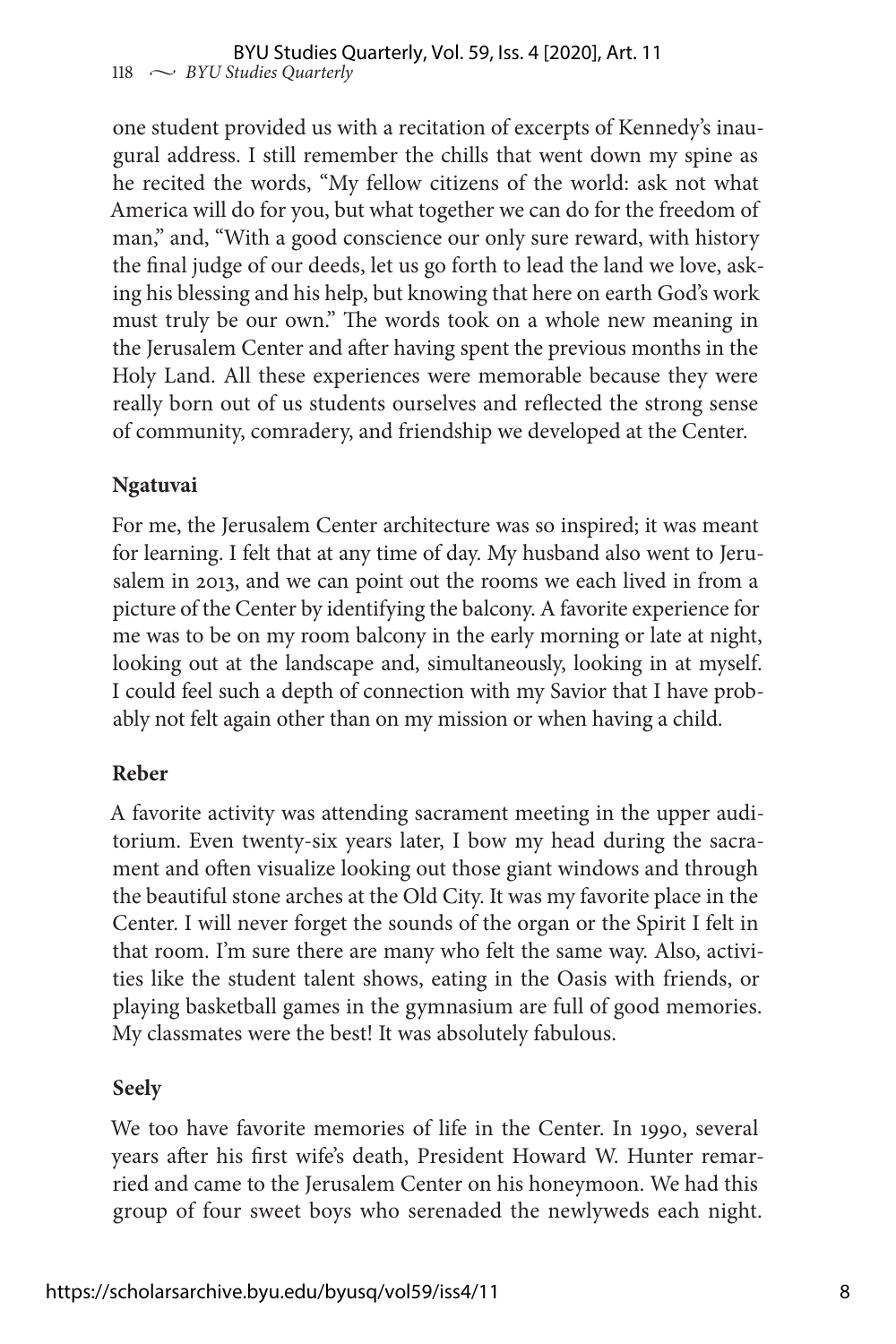

The gymnasium at the Jerusalem Center. Photograph by Mark Philbrick. Courtesy BYU Jerusalem Center.

(These serenaders actually made it into President Hunter's biography.) Another favorite experience was Halloween because you never knew what the students would think up. Once a group of students dressed up in painted cardboard boxes like Herodian stones. They came out and piled themselves up to make a Herodian wall and then called the nearby Roman soldier to come and knock them over. A favorite time was when the sun set over Jerusalem each evening with all the students out on their balconies or on the seventh-level plaza or in the gardens pretending to read scriptures but in fact just looking at the beauty and the grandeur of Jerusalem.

 $\prec$ 

#### **Seely**

In connection with our study at the Jerusalem Center, we do intensive field trips. At the end of the program when you look at your journal, you realize that you have seen the Holy Land as the Lord said to Abraham in Genesis, "northward, southward, eastward, and westward" (Gen. 13:14). Would you share your favorite two or three memories of field trips?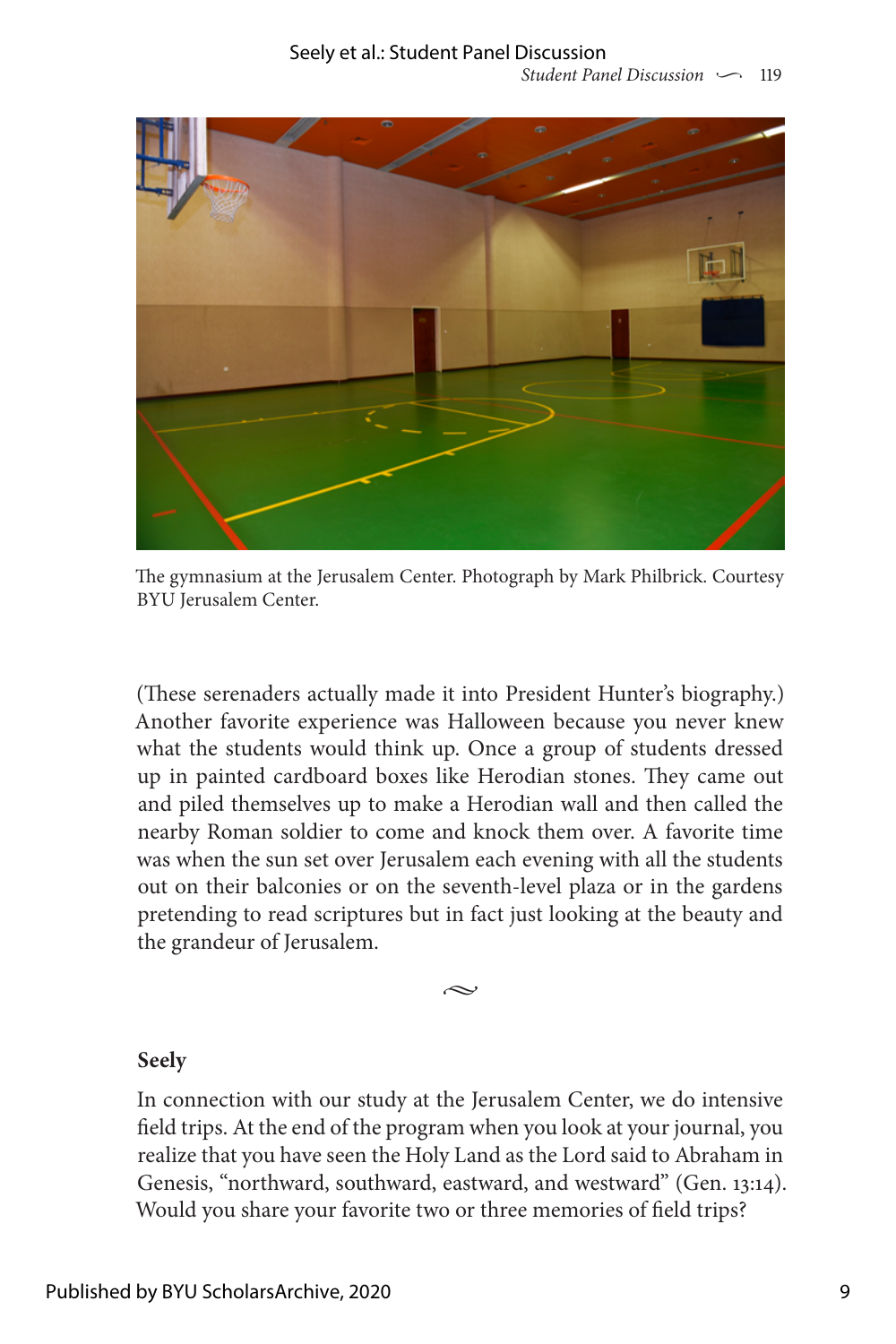#### **Cobb**

My husband and I were recently on a twenty-five-year reunion trip, and it was phenomenal. On that trip, we revisited a place that brought back so many memories: Ein Gedi, an oasis near Masada and the Dead Sea. There is nothing else around. It is so lush and beautiful, and there are waterfalls. Back when we were in our twenties, we were practically kids. Having water around, of course, everybody wanted to play, and we were so excited about it. We were not only playing in the water, but we were climbing up on the rocks. I guess this was forbidden, and there was a very angry park ranger who confronted us. Our beloved professor, Paul Peterson, who later returned as a Center administrator, in all his dignity, vigorously defended us to this park ranger. It was not the first but the second time that day that he almost got in a fist fight. The story continues because Professor Brent Top was provoking Professor Peterson and used Professor Peterson's own words by saying, "A lesser man will not get in the water." Professor Peterson was probably the only one not in the water. He was wearing his signature Levi's and immediately, without missing a beat, dropped his clipboard and just walked fully clothed, straight into the waterfall because he would not be a lesser man.

#### **Elcock**

In 1994, we hiked Sinai in the very early morning hours. It was cold and windy, and my knees were achy, but I was determined to make it up early enough to see the sun rise. Turns out my knees held up and I was the first girl up the mountain. It was incredible to watch the sun come up over the Sinai desert to the east and to realize that that was the same place where Moses likely encountered the sun rising and where he received the Ten Commandments. It's these kinds of moments and field trips that strengthened my testimony that the great Jehovah of the Old Testament is that same God who today speaks to our prophet.

Probably one of my favorite experiences occurred recently, when we went back in August for a twenty-five-year reunion trip. We had dinner with our Bedouin bus driver, Mahmud Hazraht. We ate dinner outside his home with his family and grandchildren. His wife made a traditional meal for sixty of us. We watched as Mahmud transformed from bus driver to Bedouin sheik as he put on his kaffiyeh. We had immediate respect as he explained how he ministers to over ten thousand people in his tribe. He brought out a coffee grinder or *mehbash* that had been in his family for over four hundred years. The grinder was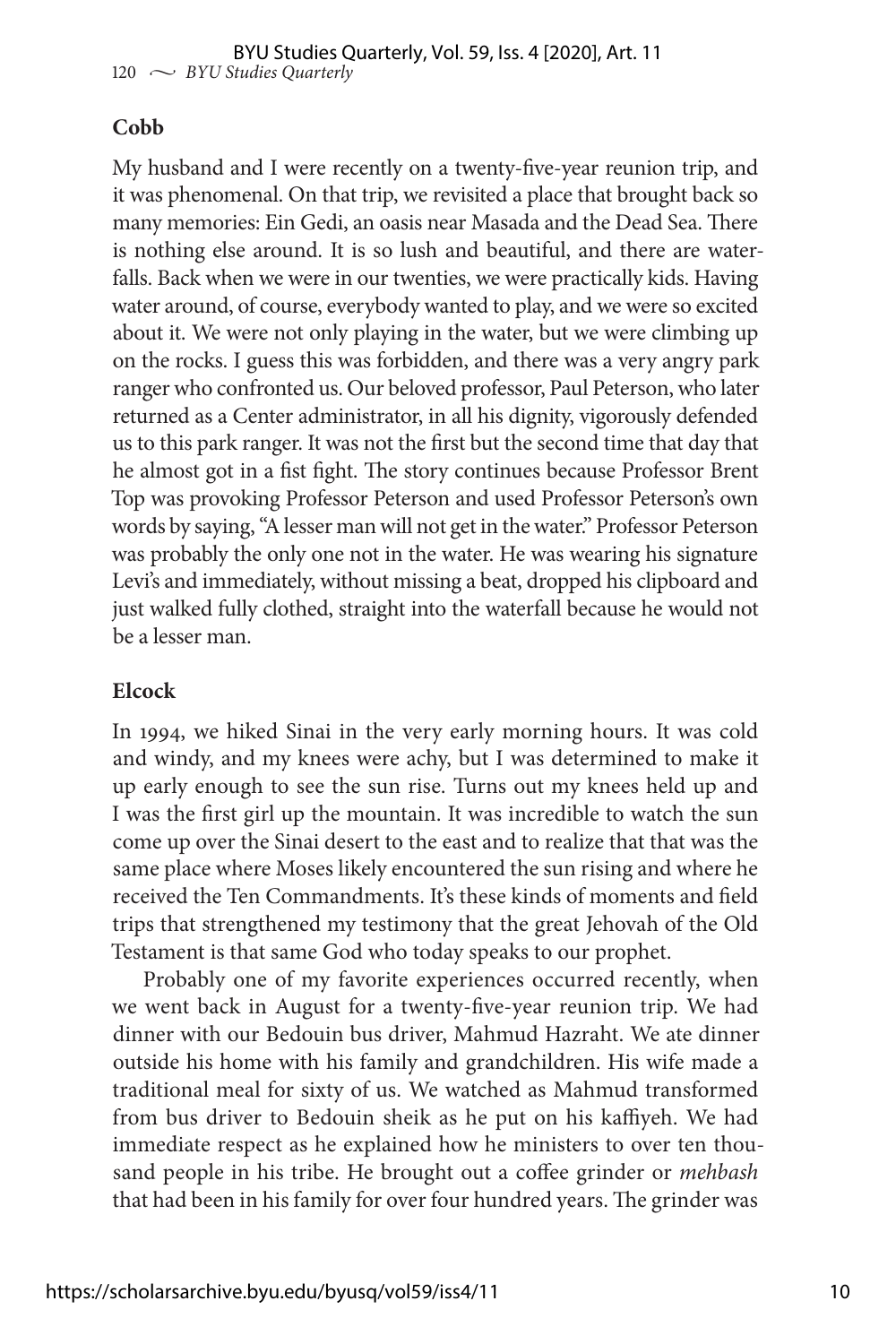used to grind coffee but was also used as a percussion instrument. Using the ancient grinder, he made a rhythmic welcoming tune, the sound of hospitality. To spend that time with Mahmud and his lovely family will not soon be forgotten.

#### **Gilbert**

Sinai was incredible. I also loved Egypt. I particularly remember when going to the tombs and the temples as an endowed member of the Church, my jaw dropped because I was seeing things I didn't think I should be seeing on the walls and ceilings. It was incredible! Learning from our professors as they taught us on-site about such ancient history blew my mind. Here in the U.S., 300 or 400 years is old, but there you're at sites where there are temples well past 2,000 or 3,000 years old. I remember sitting in a Holy of Holies at one of the Egyptian temples where Professor Skinner made a profound and thought-provoking comment about how we were literally seeing fragments of the truth. He said that it's obvious from what we were seeing from those ancient civilizations that Adam and Eve really did start with all the truth. Over time that truth has been fragmented, but we see it pop up in all the different major religions of the world.

Also, the Jerusalem experience isn't complete without the Galilee. It was just so incredible! I loved that when you were on or near the Sea of Galilee, anywhere you looked you were looking at a story from the New Testament, seeing what Jesus saw. Before going there, I had never realized that Galilee is where the Savior actually lived and taught most of his life. I remember sunrises and sunsets at Galilee—all in all, such an incredible experience.

### **Meldrum**

All the field trips were memorable in different ways. I loved the ruins at Jerash and Caesarea Maritima as well as the excitement of rafting down the Jordan River and hiking through Dan. It was surreal to stand on Masada, and I cherished seeing the Mount of Transfiguration and reading the scriptures at the Synagogue Church in Nazareth or at the ruins of the synagogue in Capernaum. I will always remember sprinting ahead of the group in excitement upon seeing the tip of the Treasury over the next ridge in Petra, as well as turning around in my seat at the end of our visit and seeing an entire busload of young and healthy college students completely exhausted and asleep due to the heat and the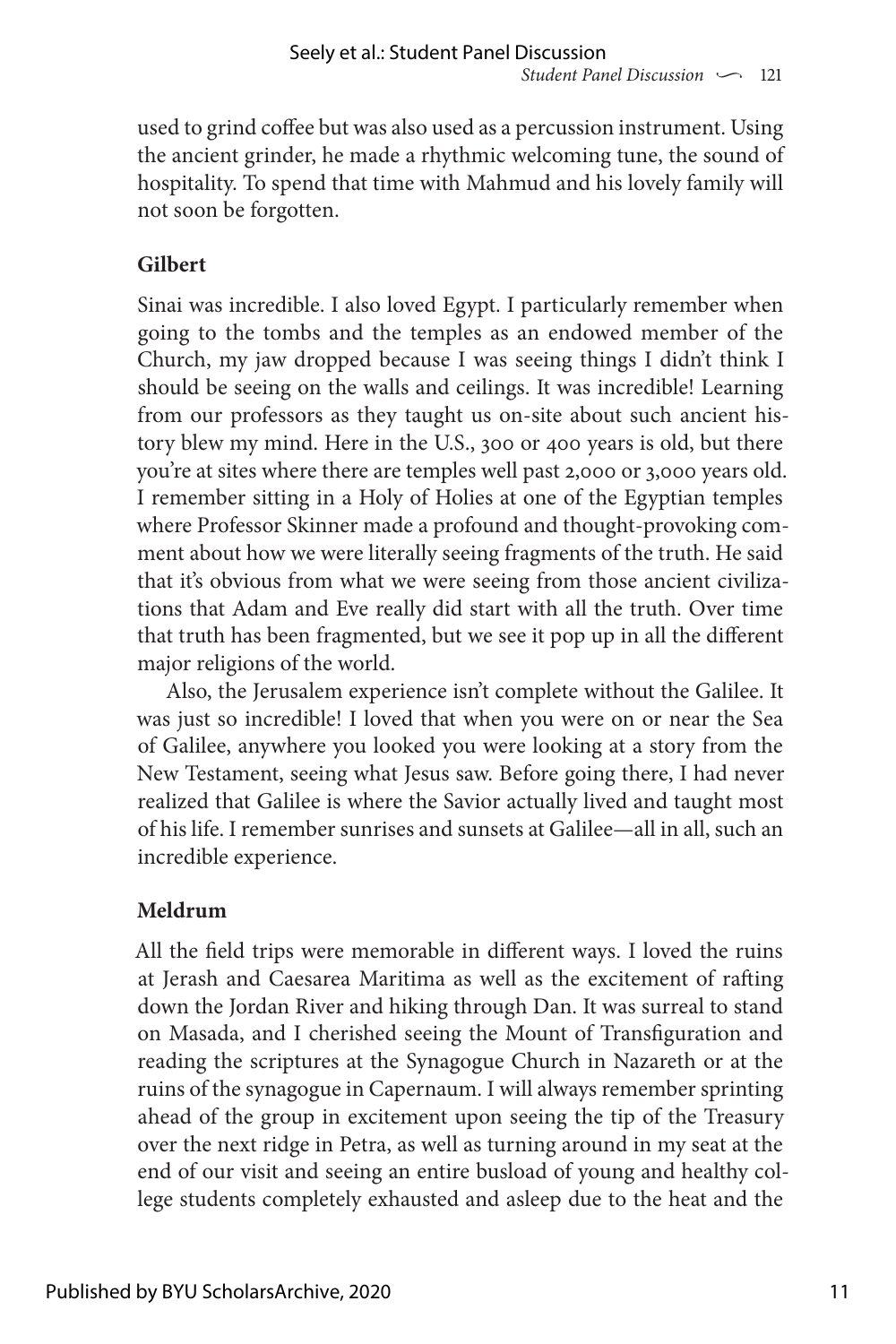day's excitement. However, of all the field trips, two really stand out for their lasting impact.

One was going to Mount Sinai in Egypt. It was amazing to get up at 4:00 a.m., long before dawn, to see the whole Milky Way laid out like I had never seen it before. My mind immediately recalled the scripture when God shows Moses the whole of his creation. I think it is the closest I have ever been to an experience like that. We then had to hike up the mountain while dodging the large number of camels carrying tourists who opted not to make the hike. However, it was worth it to see an amazing sunrise. For me, the real highlight came afterward when we then followed the path down to St. Catherine's Monastery. At that marvelous site, we saw a remarkable museum with some of the treasures of the monastery. Included were a copy of the Bible—the Codex Sinaiticus—that Bishop Eusebius of Caesarea, the great historian of Christianity, prepared for the Emperor Constantine and the enchanting and beautiful icons that predate the eighth-century Byzantine iconoclastic controversy. It was just amazing to be that close to history. At some points, I swear I had to remind myself to close my mouth and breathe. In fact, I was so caught up in the moment that I somehow missed the last Center bus back to our hotel. So, after snapping the last of my pictures of the monastery's iconic exterior, I hailed one of the many cabs waiting nearby and showed them the card we had been given with the address of the hotel. I made it back in time to grab my luggage and get it onto the bus without a problem. I don't think anyone even noticed I had arrived late. I did miss some of the extra downtime we had to swim in the hotel pool, but I think that was a fair tradeoff, on the whole.

A second one I'll never forget was going down one Friday evening to see the Jews welcome in the Sabbath at the Western Wall. It was amazing to watch as the Yeshiva boys came marching down right at sunset, walking in rows linked arm in arm. Everyone, from the Yishiva students to Israeli soldiers, started different circle dances traditional of the region, just like you see in *The Prince of Egypt* or *Fiddler on the Roof*. Then came the Haredi with their long side curls, tall rounded fur hats, dark suits, and white tassels, bowing and praying toward the Wall. It was my first time visiting the Western Wall, and it was unlike anything I had ever experienced—religious or otherwise. These are two field trips that I will never forget.

However, as memorable as our official field trips were, the unofficial "field trips" that we students could organize on our own by virtue of living in Jerusalem and connecting with the city were even more unforgettable. I will always remember when a group of us decided to join the weekly Friday pilgrimage of the Franciscan friars down the Via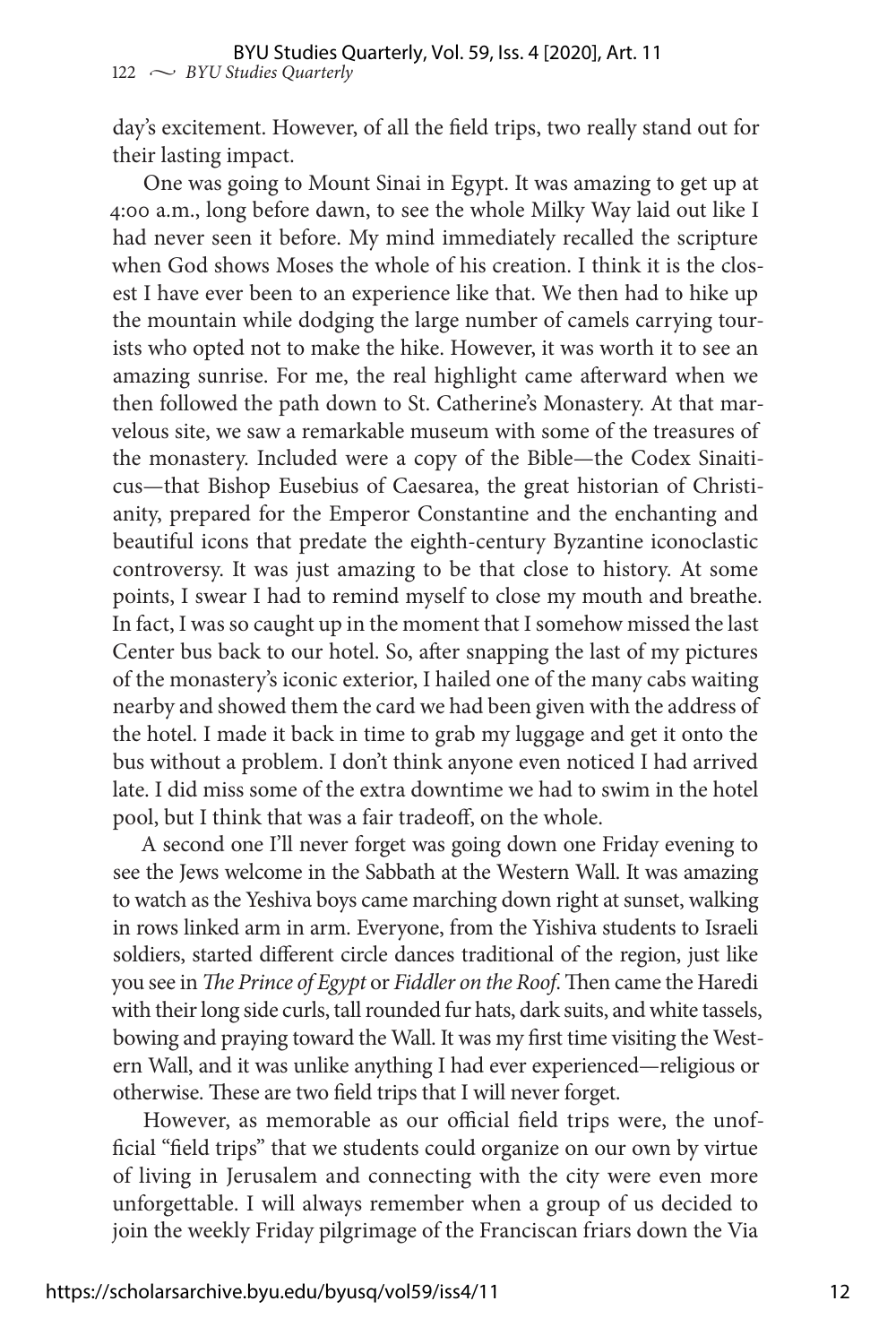Dolorosa and watched the faithful carrying wooden crosses in remembrance of the Crucifixion. When we reached the Church of the Holy Sepulcher, one of the Franciscans we had befriended, Father Angelo, invited us to stay to watch the evening procession around the Aedicule—the Tomb of Christ. Afterward, Father Angelo gave some of us copies of the prayer service, written in Latin, and then took us in to see the Franciscan Custos's private chapel. We took a picture with Father Angelo in front of the Church, which he subsequently used in a Catholic magazine article on his ministry. A Franciscan and a bunch of BYU Jerusalem Center students, complete with blue bookbags! Whenever I see the image, I can't help but smile and think fondly on the experience and the loving kindness and generosity of Father Angelo.

On another unofficial field trip, some of us were able to arrange a tour of the Dome of the Rock and Al-Aqsa Mosque. Visiting those remarkable sites is something every student hopes to achieve but is difficult because both sites in recent times have been closed to the public. However, while I was in country, my mother did some research and discovered a local part-time tour guide, a Palestinian Christian with connections to the Mufti's office through his work, who would occasionally take his tour groups into the Dome. I reached out to him, and we worked through the entire semester to try to set something up. Despite some setbacks, on our last free day of the semester, ten of us were able to connect with him and tour these holy sites. I could hardly contain my excitement, and I don't think any of the students that were there will ever forget standing beneath the dome at the third holiest site in Islam. It was beautiful and breathtaking—a remarkable opportunity and, I firmly believe, a miraculous answer to a fervent, if not somewhat childish, prayer. Nevertheless, it is also an experience I reflect on with the utmost respect, if not reverence, whenever I think of Islam and its holy sites, and it has helped to endear the faith to me.

Another of my favorite unofficial field-trip experiences was visiting the Orthodox Church of Saint John the Baptist—a small church in the Christian Quarter of the city. It was often closed, but one day, five of us all boys—happened to walk by when it was open. I immediately told the group we had to pop our heads in, and we had fun seeing the beautiful icons on the walls of the church. We started taking pictures when a gruff old Greek Orthodox priest, Father Theophanes, barked at us, "No pictures!" Dutifully, we put our cameras away. As we continued to poke around, one member of the group went over and started a conversation with Father Theophanes. The rest of us soon joined in the conversation, and we spent the next hour or so talking with him as he explained the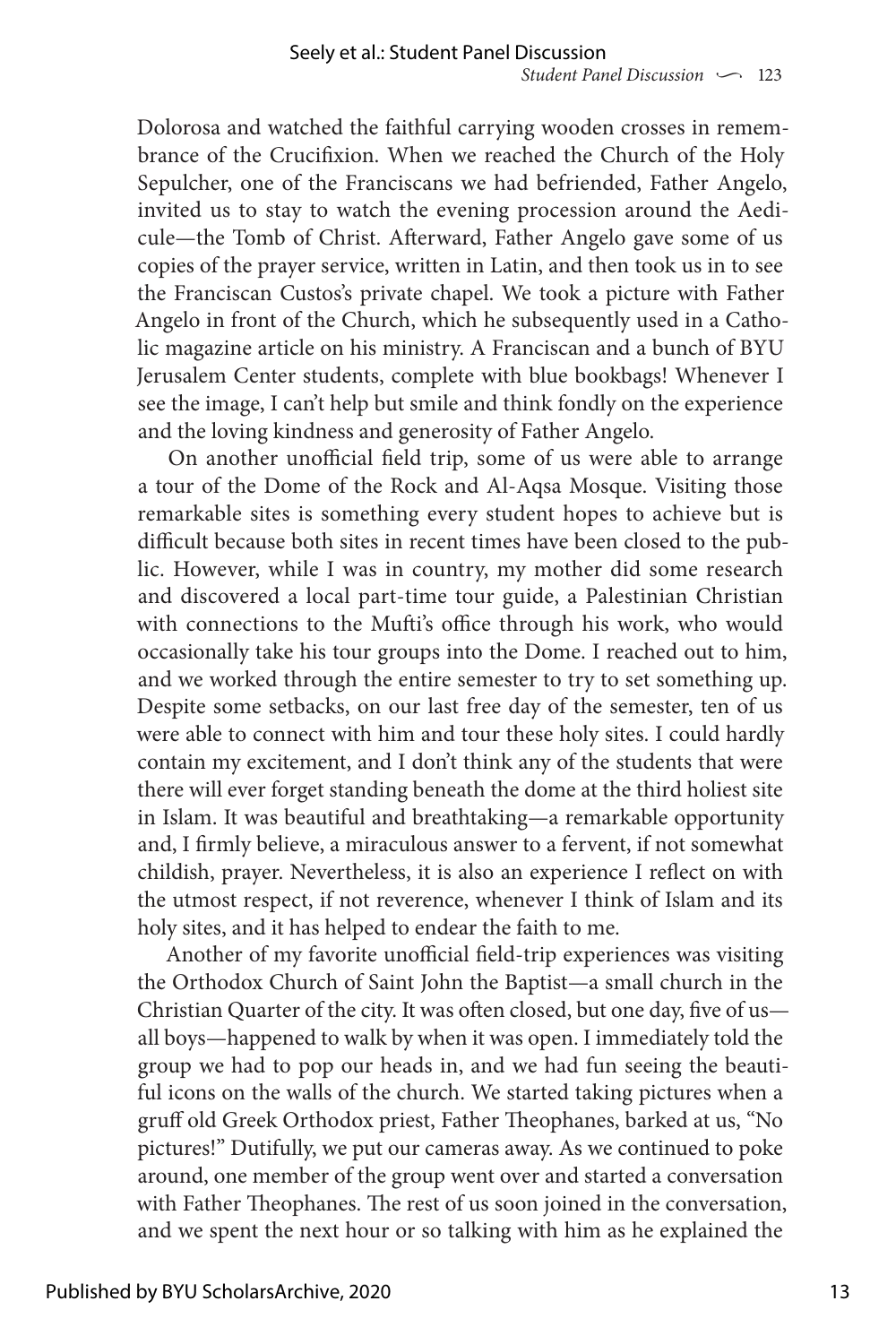beliefs of the Orthodox faith, why the church was constructed the way it was, and what the icons meant. It was an absolute delight to converse with him about his beliefs.

One of our teachers, an avid photographer, heard about our visit to this church, which he had never been in before. He subsequently stopped by to try to take a look. He too started taking pictures, only to be told off by Father Theophanes. However, unlike us, this teacher pushed back a little. He told the Father, "But you let my students take pictures here the other day." To which Father Theophanes said, "Students? What students?" The professor quickly helped him understand that the five young men with whom he had visited the day before were his students from the Jerusalem Center, to which Father Theophanes exclaimed, "Such good boys! Such good boys!" With Father Theophanes's blessing, the professor then took some pictures of the church, copies of which we later gave to Father Theophanes so he could sell them as post cards to help raise revenue to maintain the building.

This professor also helped us pave the way with the Jerusalem Center administration to take Father Theophanes up on his invitation to return to see the church at night. It was an exciting experience, since we were not allowed to visit the Old City after dark. At the appointed time, our group, which had now grown to about fifteen students and four faculty members, piled into a bus and headed for the Jaffa Gate. From there we walked through the deserted streets to the church. There, Father Theophanes greeted us and showed us his beautiful little church, illuminated by the flickering light of a small strand of eight oil lamps. It was a beautiful sight. One of the faculty suggested that we should sing the hymn "Lead Kindly Light." We asked Father Theophanes if we could, and he said with a wink that although he was not supposed to, he would close the door, and no one would ever know. The song echoed beautifully off the Church's small rotunda.

On our last day in the city, some of us made a point of stopping by the church to say goodbye to Father Theophanes. We exchanged pleasantries and told him we were leaving. In his somewhat broken English, he asked where we were going and what we were going to do when we got home. He then asked when we would be back to Jerusalem. We told him we were not sure, but we hoped to return someday. To which he wished us well and said he hoped that we would be able to return and that he would still be there when we did. I think I walked out of the church with moist eyes, and I will always remember the brief friendship I had with an Orthodox priest and that we had made an impact in his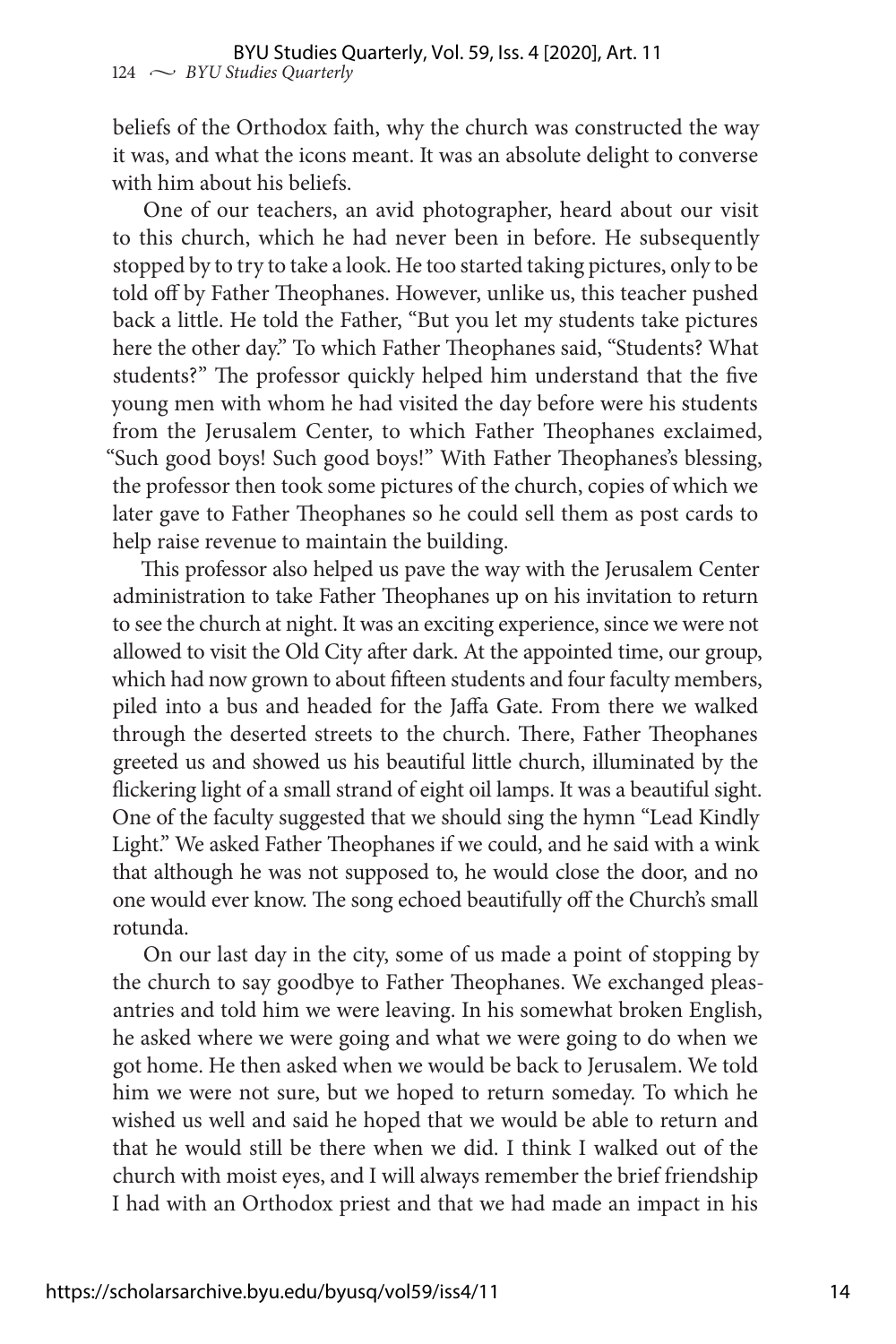life. These field trip experiences—both official and unofficial—are what the Jerusalem Center is all about. They are the ones that change you deep down in the soul and that you remember and cherish forever.

## **Ngatuvai**

I'm so glad someone mentioned Egypt, but if I talk about it I'll weep because visiting there meant so much to me. I know many contracted something there that they never want to remember, but my memories of Egypt are full of fascination and awe. Thinking back, it is amazing that I even made it there.

I was speaking with my brother, who also came with me to Jerusalem (which was a choice experience in and of itself), and for us, the most memorable site was the Garden Tomb, and how essential it was for the two of us to visit it each Saturday because we knew we wouldn't get that back. We knew we wouldn't have an opportunity like that again to visit Gethsemane or the Garden Tomb each Sabbath.

#### **Reber**

My favorite in-country field trip was to the Galilee. It's just so pristine. I looked at the lay of the land, and I thought of it as being really similar to what Jesus looked at with his own eyes. It's one of the areas in Israel that I don't feel has changed much. I had some very spiritual experiences on the shores of the Sea of Galilee. One I would like to share happened on our reunion trip led by Brent Top and Jeff Chadwick:

I will never forget walking by myself back to the bus after Professor Top had finished teaching us on the shore of Galilee about Peter going back to his old life after the Savior was crucified. The Savior came to him and asked him three times if he loved him, and Peter said, "Yea, Lord; thou knowest that I love thee." Then FEED MY SHEEP! How grateful Peter must have been to be able to regain his conviction and show the Lord his dedication after his three denials of Christ in Jerusalem. He was a committed disciple. I had studied Elder Holland's account of this event that he gave in general conference just a couple of months prior to our visit. That preparation, as well as what was taught to me that afternoon, really had me pondering as I walked alone back to the bus. I was so impressed by the Spirit that I stopped in my tracks, and, with tears in my eyes and my body trembling, I looked toward the gate where the buses were parked, and I distinctly had the impression: *Rick, as you walk through that gate and leave here like Peter did, go and feed his sheep!* I thought that the Savior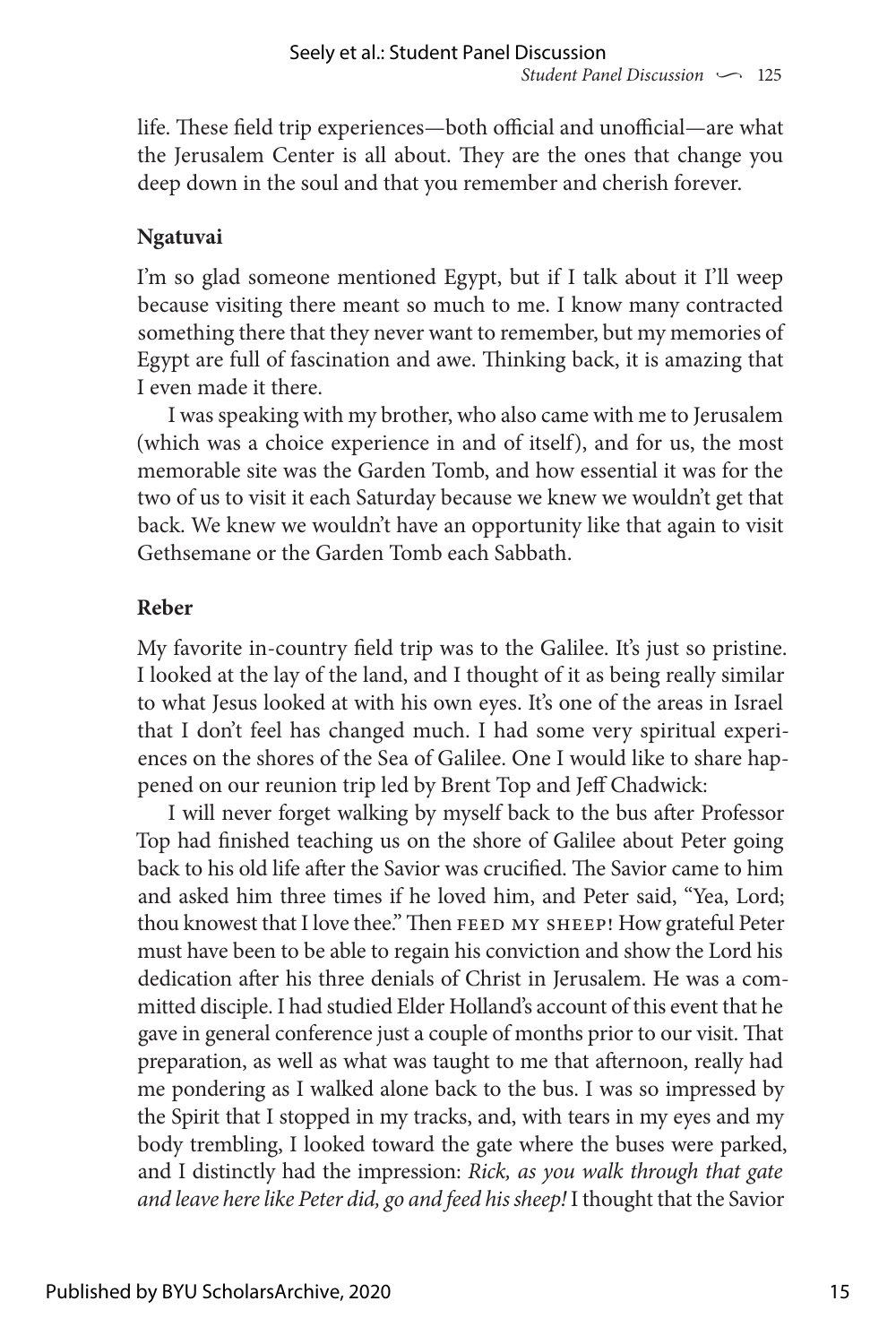wouldn't have had any different message for me than he had had for Peter. The Spirit was so strong in such an odd place. There I was on a paved path leaving the beautiful grounds at St. Peter's Primacy. As I neared the bus, I turned and actually walked back and took a photo of the gate and path I was on because it represents one of my "sacred spots" on this earth. I am grateful to have several of those spots, but this was a recent one.

For out-of-country field trips, I will never forget the sunrise on top of Mount Sinai, probably because it's the only sunrise I've ever seen in my life. I'm not really a morning person, but I was pretty proud of myself for waking up and hiking to the top of the mountain in the dark. The testimony meeting midway down the mountain on the way back is also a very powerful memory.

#### **Seely**

One of my favorite memories of field trips is also climbing Mount Sinai. When you climb Mount Sinai early, early in the morning with 172 people, you quickly see there are all kinds of people in the group. First, you have a group of tough and energetic guys that are going to be the first ones up, and then you have a group of guys who wait behind to make sure that everybody gets to the top for the sunrise. Once when we got to the top, I noticed a group of students quietly and reverently removing their shoes—because they understood the meaning of the scriptures they were reading about Moses when he met the Lord there.

Another of my favorite memories was the time when my wife, Jo Ann, was hired to be a religion teacher and got to direct her own fieldtrip bus for the semester. I had the experience of being a bus director's spouse. One of the challenging things about field trips in the Holy Land is visiting the many tels, and after a dozen tels you realize that they may be considered an acquired taste. My wife's students made up a five-verse song about our field trips. I'm only able to sing you one verse. (Sung to the tune of "Far, Far Away on Judea's Plains")

Come bus number four to the top of the tel, Rocks and boulders, oh how swell. What the tel, what the tel, What the tel are we climbing? Rocks and boulders, oh how swell. Climb another hill, oh what the tel.

 $\sim$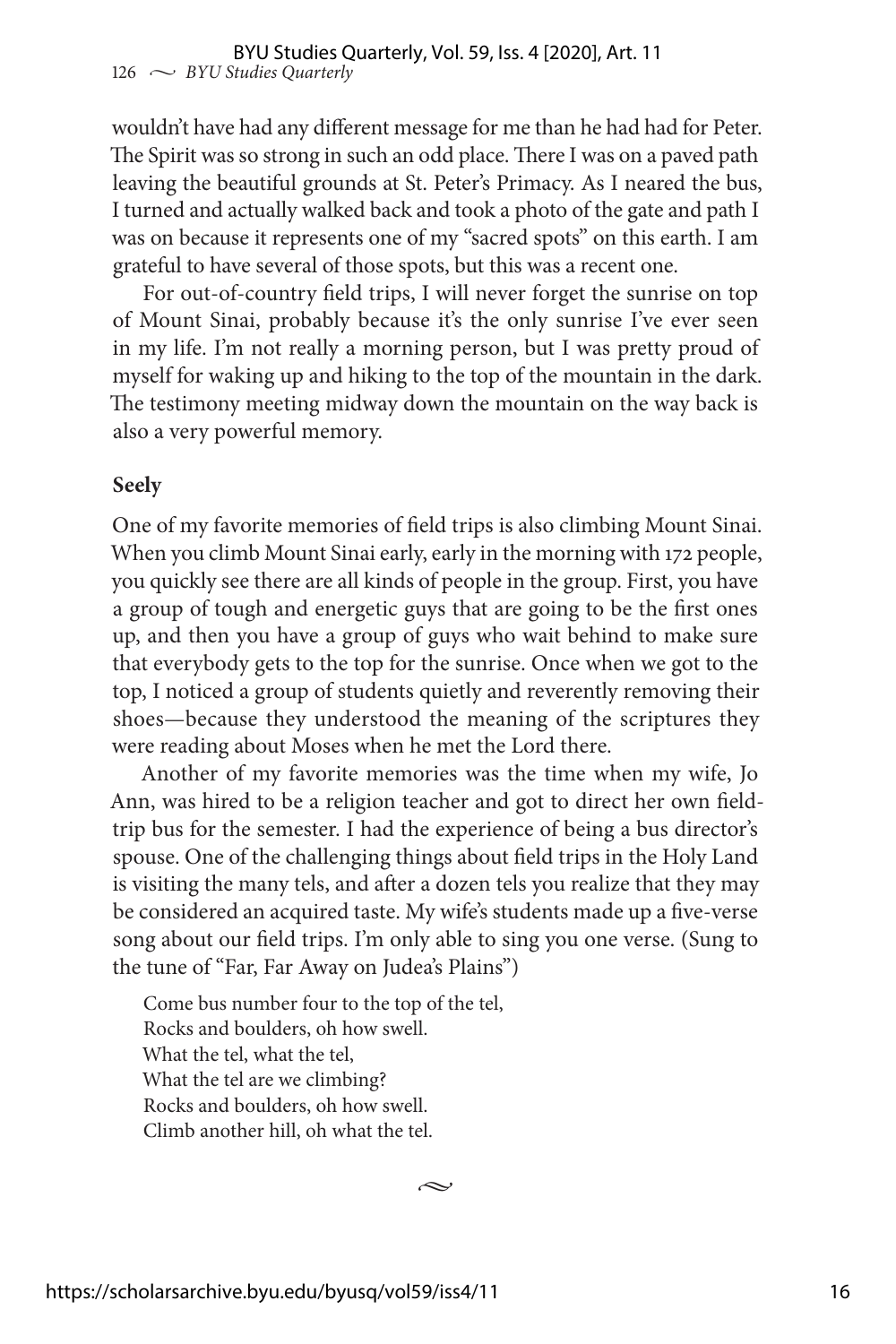# **Seely**

Connected with our experiences at the Center, we're part of a truly rigorous academic experience. We study scripture. We study the Palestinian narrative. We study the Jewish narrative. We have a hardcore course on ancient Near Eastern history and culture that goes from 4,000 BC almost to modern times. We thought it would be fun for you to share your favorite teaching moments.

# **Cobb**

All my most spiritual experiences as a student in the Holy Land happened with my Old and New Testament classes. The experience I recall the most vividly happened away from our traditional class meetings. We met at Professor Top's home in Jerusalem one night for a closing party with our Old Testament class. After celebrating our semester together, Professor Top and his wife, Wendy, sat us down in the living room and told us about death, as they had just completed a book on the subject. As a twenty-year-old, my first thought was that the subject didn't apply much to me. Then not long into the discussion, I realized that this was actually not only enlightening but a pivotal discussion for me. Citing scripture, they put our minds at ease about the death experience and opened my mind and heart with a deeper understanding of what each human will experience. Since that evening, I have always felt like I have a better understanding of the spirit world and of my Heavenly Father's love for me. I am not sure that I could have endured as well the premature deaths of both my mother and my brother had I not had this profound learning moment in an unusual setting prior to losing them. I am grateful that there are opportunities in the program where we can get to know and learn from both the students and the teachers in uncommon ways and in uncommon settings.

# **Elcock**

My favorite teaching moments didn't always happen in the classroom per se. Sadly, the Egypt portion of our semester was canceled, and we had two weeks that opened up due to this change in plans. In lieu of Egypt, for one week we participated in an archaeological dig at Tel Ekron with Professor Jeff Chadwick and Professor Ann E. Killebrew as leaders. We worked hard on that dig. We scrubbed sherds, we labeled them, we swept the dirt in 110-degree weather for a solid week. It was a great and unusual experience as we learned a lot about biblical archeology.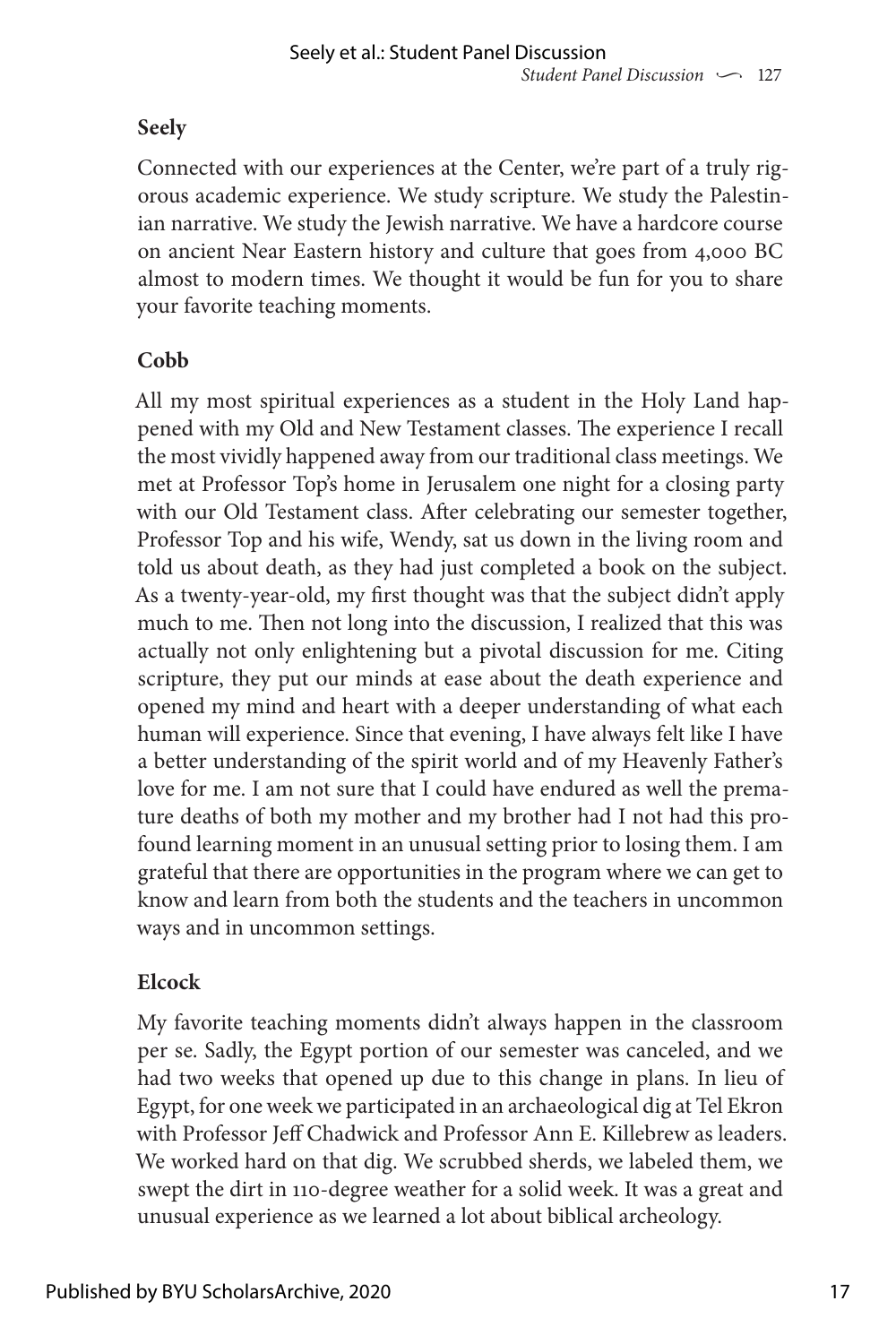The other week was spent working in the banana fields in the north at Afikim, an Israeli kibbutz near the Sea of Galilee. We would take a truck ride early in the morning to the banana fields. Using Ginzu-type knives, we trimmed back the banana tree fronds. We discovered banana leaves can be quite sharp like knives. The labor started in the early morning and went until about four or five in the afternoon. It was good, hard work, and I think it was really valuable and humbling for us to work like that. We ate lunch in the communal dining hall and spent dinners with the kibbutz families. It was unlike anywhere I've ever spent my time: to be on a kibbutz working all day and participating with the families at night. It was fascinating to watch as bikes, tools, homes, and even childcare were communal and actually shared on the kibbutz.

#### **Gilbert**

I remember going to Dan with Professor Roy Huff. At Dan, idol worship dominated the culture, and it was near here (at Caesarea Philippi, a pagan site) that the Savior taught Peter he would be the rock upon which the Savior would build the church. Reading the scriptures on site, seeing what Peter would have seen, and knowing how powerful the Savior's teaching to Peter would have been, given the physical presence of what was before him, were so significant to me. Caesarea Philippi sits on a huge rock. And it was meaningful to realize just how well the Savior literally taught using the things around him. So many of my favorite teaching moments came from being on-site and having that kind of experience. The Savior taught about a coin falling in the crack, which may not mean much to us, but being in a home where this could have happened and seeing why losing a coin this way was significant to the people of that time changed the story and added depth and meaning. So, in Dan and Caesarea facing this mountainous rock, I was struck that Peter must have felt both the weight of responsibility and the peace of the Savior guiding and teaching him. Peter would have realized, both symbolically and literally, the importance of little "r" rock and big "R" Rock, the Savior being the big "R," and Peter, as the Apostle, being the little "r." As I learned about Peter and the specific responsibility he was given, I felt impressed that we all have a specific role, and that the Savior is our guide to find what that is and to accomplish all that he asks of us. I am so grateful for those little and big moments where the scriptures came alive in a way that I hadn't experienced with the Bible before.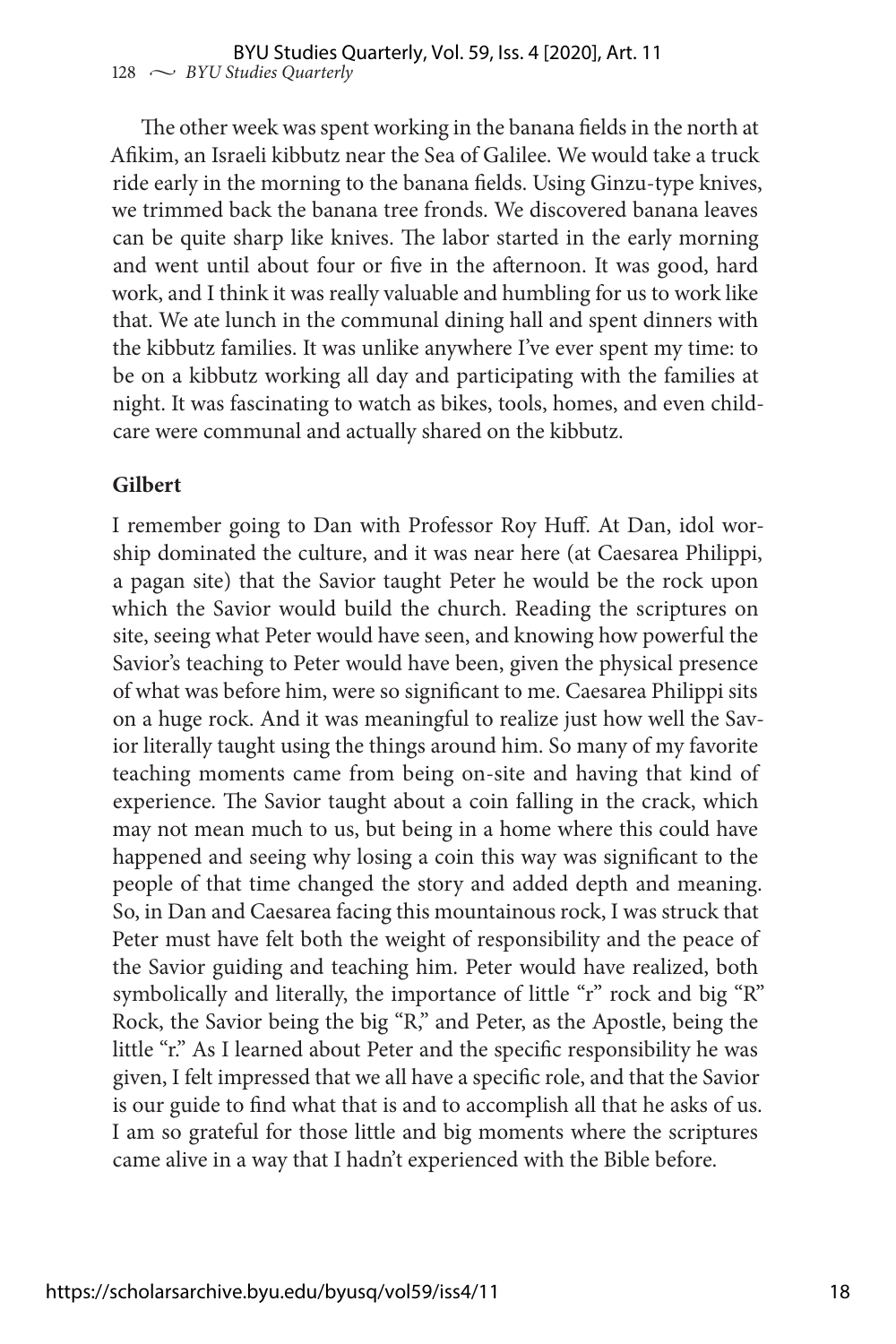## **Meldrum**

There were numerous experiences both in class and out of class that were phenomenal. All our BYU faculty were amazing, and it was a privilege to learn from them and share their excitement about geography, history, and the scriptures, especially on sites. I enjoyed learning from our local faculty and hearing their unique perspectives on Jewish and Islamic history as well as the conflict in the Holy Land. However, one of the "teaching moments" that stands out the most was with Kent Brown, who was the Center's director when I was there. Professor Brown was working on his commentary on the Gospel of Luke for the BYU New Testament Commentary Series. Every Saturday, he would do a fireside on the Gospel of Luke as a means of working through his thoughts and sharing his insights with us. It was always a packed classroom, and we would take an hour to get through about six verses. At the end, you wanted it to go on for another five hours. I think it was that experience where I really learned how to see what Luke was saying and to feast on the scriptures. It was just paradigm shifting and something I have tried to apply in my own life and gospel study ever since.

I also remember fondly being on the other end of the spectrum when we made our field trip to the Galilee. One of our excursions was to take a boat from the resort where we were staying to the other side of the lake. The tradition was to ask the boat driver to stop in the middle of the sea, where a student was asked to share a brief spiritual thought on the Savior's miracles on the water. For our group, I was asked to deliver the thought. I remember preparing and delving into the narratives, trying to really understand what the Gospel authors were trying to say. Then, when the day came and the boat stopped, I stood up and delivered my thought. I don't recall anything in particular that I said on the occasion. However, I always remember feeling a deep sense of humility as I realized that for that brief moment, I was literally doing what Jesus had done—teaching in a boat on the Sea of Galilee. In a country where so many of the religious sites are disputed by the various sects, it was the closest I could probably come to saying I had actually stood where Jesus had stood. The experience makes the phrase "trying to be like Jesus" resonate with a whole new meaning and reality and is a reminder to me of what it means to be a disciple of Christ and to continue to figuratively do as he did.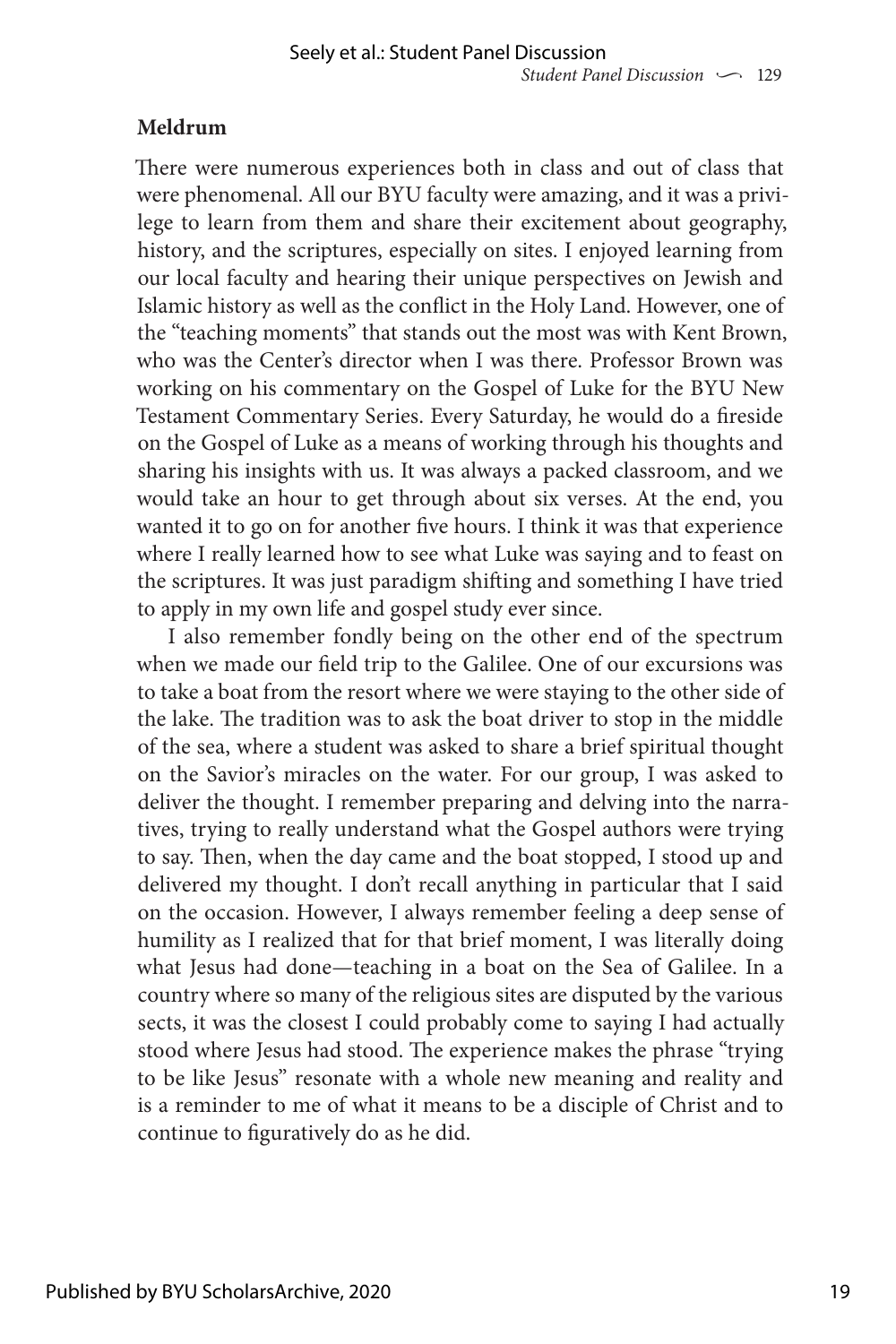#### **Ngatuvai**

I think I've just been fortunate to have Jerusalem as a shared experience with my brother, and then I married someone who also went winter semester of 2013. We have been able to have some amazing conversations since. While this isn't my memory, this is something that has made an impression on me from my husband's journal. I won't say it exactly right, but his group was in a devotional where they simulated what the Upper Room would have been like when Christ established the sacrament. President Uchtdorf, who was visiting Jerusalem with his family, shared some impromptu sacred thoughts with the students about his relationship with the Savior and the power of the sacrament. I thought, what an amazing teaching moment that had to have been, and it has really affected my husband's testimony and our family. I was blessed with Professors Huff, Skinner, and Brown, and many other great teachers. I just think it is a concentrated and consecrated time of learning. There are so many moments; I really couldn't pick one, but that's one that stood out to me and stays with my family.

#### **Reber**

A favorite teaching moment for me happened in Shepherds' Field. It was late in fall semester. I think we were getting into December and it was early in the evening. The wind was blowing enough to be noticed, and purple clouds were rolling in over the horizon. The lights were coming on from the top of the hill in Bethlehem. Professor Top read from Luke 2, and we reenacted the Christmas story. The scripture says, "And suddenly there was with the angel a multitude of the heavenly host praising God, and saying, Glory to God in the highest, and on earth peace, good will toward men" (Luke 2:13–14). Professor Top stopped, and he looked at us and said, "I'd like you to consider that this might not be your first time in Shepherds' Field. We may have been a part of that heavenly host. We probably didn't have anything better going on that night." That was so powerful when he said that to us, and the spirit was so strong. It's something I've never forgotten, and every Christmas I think and share thoughts from my experience in Shepherds' Field.

As we left that night, it was getting cold and dark. There was a Bedouin mother with a lot of little kids watching our group board the bus. I watched a classmate of mine, who has a heart as big as anyone I know, quietly sneak away, take off her soft, cozy, yellow sweatshirt, give it to this mother, and then hop back on the bus. To me, it was just such a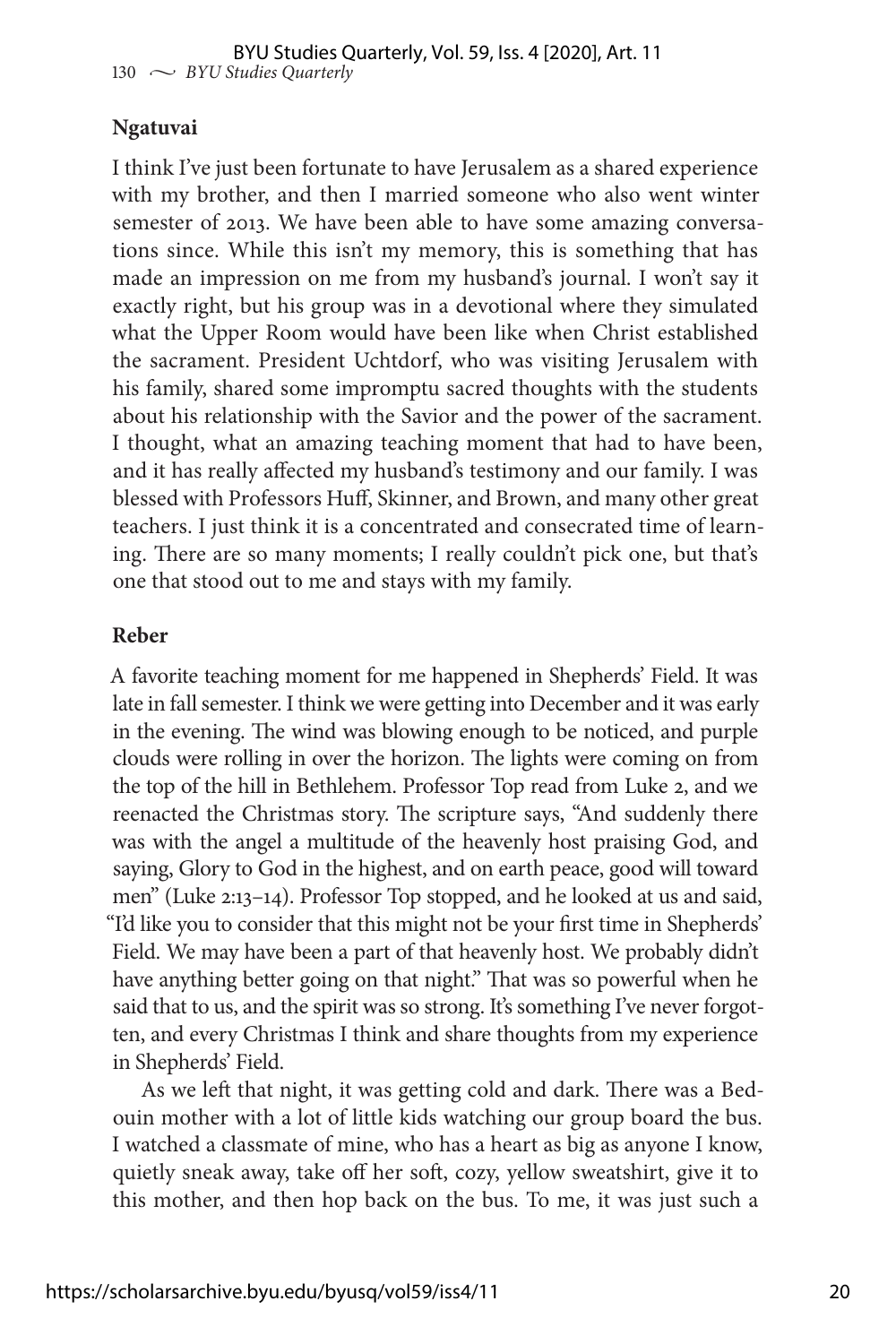fitting end to such a spiritual evening. My friend taught me in a quiet way the true meaning of Christmas. I could only smile as we drove away and I looked back to see this mother already wearing this bright yellow sweatshirt that stood out in the grey and white evening shadows. That was a good moment.

 $\approx$ 

#### **Seely**

We go to Jerusalem not as tourists but as pilgrims. A wise man said about pilgrimage: "Tourists pass through places, but pilgrims let places pass through them, allowing their hearts to be changed."1 And a twentiethcentury Welsh poet, R. S. Thomas, expressed the central purpose of pilgrimage: "The point of travelling is not to arrive but to return home laden with pollen you shall work up into honey the mind feeds on."<sup>2</sup>

Please tell us about the impact that the Jerusalem Center experience has had on your life, small or great.

#### **Cobb**

I think that the great irony of the experience at the Jerusalem Center is that you know you're doing something special when you're there, but you don't realize just how special it is and what kind of an impact it will have on your life. I think it had a great impact on my life back then, but I feel like it just continues to impact my life over and over again. When we went on our reunion trip, we were at the Garden of Gethsemane on our final day, which was the Sabbath. I had the most extraordinary thing happen to me as Professor Top was speaking: I received an answer to a prayer that I had made to my Heavenly Father twenty-five years before in room 306 in the Jerusalem Center. As I looked out over the Garden of Gethsemane, through the Kidron Valley, I sincerely wanted an answer, and I didn't really feel like my answer was completely satisfactory. But that morning last August, I felt so much that my Heavenly Father loves me. He is aware of me now, and he was aware of me twenty-five years ago. It just echoed the emotions and the circumstances through my

<sup>1.</sup> Peter J. Miano, "Pilgrimage or Tourism," The Society for Biblical Studies, September 30, 2009, accessed October 2, 2020, http://www.sbsedu.org/L3\_e\_newsletter30.9.09 PilgrimageTourismB.htm.

<sup>2.</sup> R. S. Thomas, *Collected Poems 1945–1990* (London: Phoenix Giant, 1995), 293.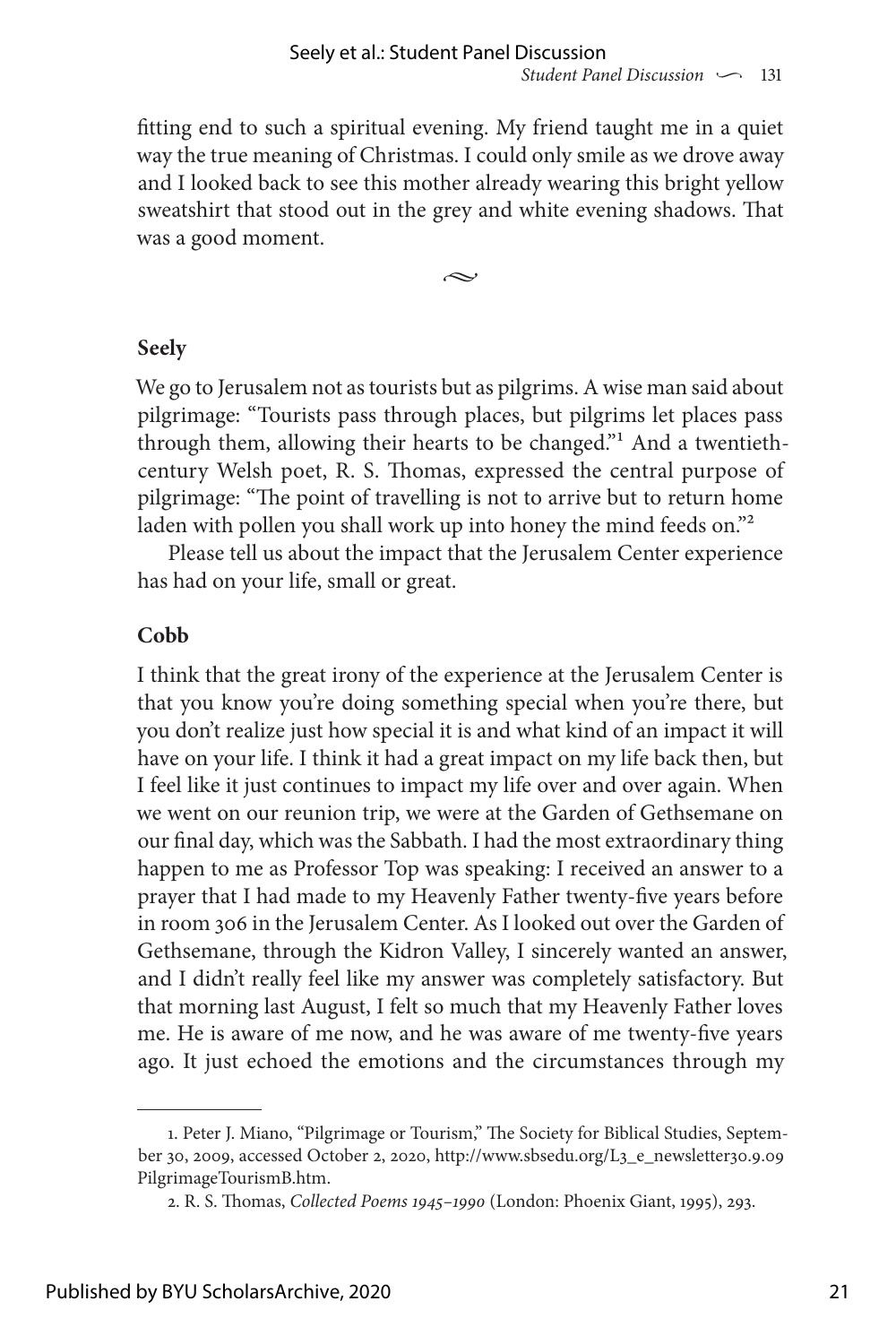life where I had felt like prayers were answered. The things that I had experienced in the Jerusalem Center brought opportunities to my life and taught me important lessons. I feel incredibly impacted by it, and I feel that every day. I can't seem to let go of the experience I had twentyfive years ago because it made such a huge impact on my life. I met my husband in the Oasis, so there's that too. Meeting my husband on the program was the best and most impactful part.

#### **Elcock**

I've been blessed by the Holy Land twice, once as a twenty-year-old girl and again just a few months ago. I think the experiences from a few months ago were maybe even more impactful for me because I appreciated them more. When we were first married, I begged my husband for us to go back as a married couple because I longed to share the Jerusalem experience with him. It just wasn't in the cards for us. Try as I might, the timing just wasn't right. However, Heavenly Father knew the desire of my heart. Fast forward twenty-five years, and we heard about a trip with our original instructors, Brent Top and Jeff Chadwick, leading the tour. I knew that this tour could not be duplicated, and so we pulled the trigger, and I'm so glad that we did. Going back to the upper auditorium at the Jerusalem Center and seeing the Old City again was like Christmas for me, especially to be there with my husband. Our culminating site activity with the group was at the Garden Tomb. We sat and shared scripture and sang hymns and my eyes could not stop leaking. I was full to the brim with the Spirit and gratitude to my Heavenly Father for this incredible experience. I knew in that moment that my Heavenly Father had answered a long-held prayer and fulfilled the desire of my heart to go back to the Holy Land with my husband. It was such a sweet experience that I will never forget. When you are part of a group of like-minded people studying the Old and New Testaments, walking where the Savior walked and examining the cultures and the deep-seated conflict in Jerusalem, it tends to draw people together. Jerusalem knits hearts together. I felt like Heavenly Father's hand was in so many of the small and large details of our trip and my original Jerusalem Center experience. I am knit and bound to a number of people because of Jerusalem. These experiences have molded me. They have changed me as an individual forever. They have changed how I view the world. I have a greater capacity to love others and observe people that are different from me in a new way. Most importantly, these experiences in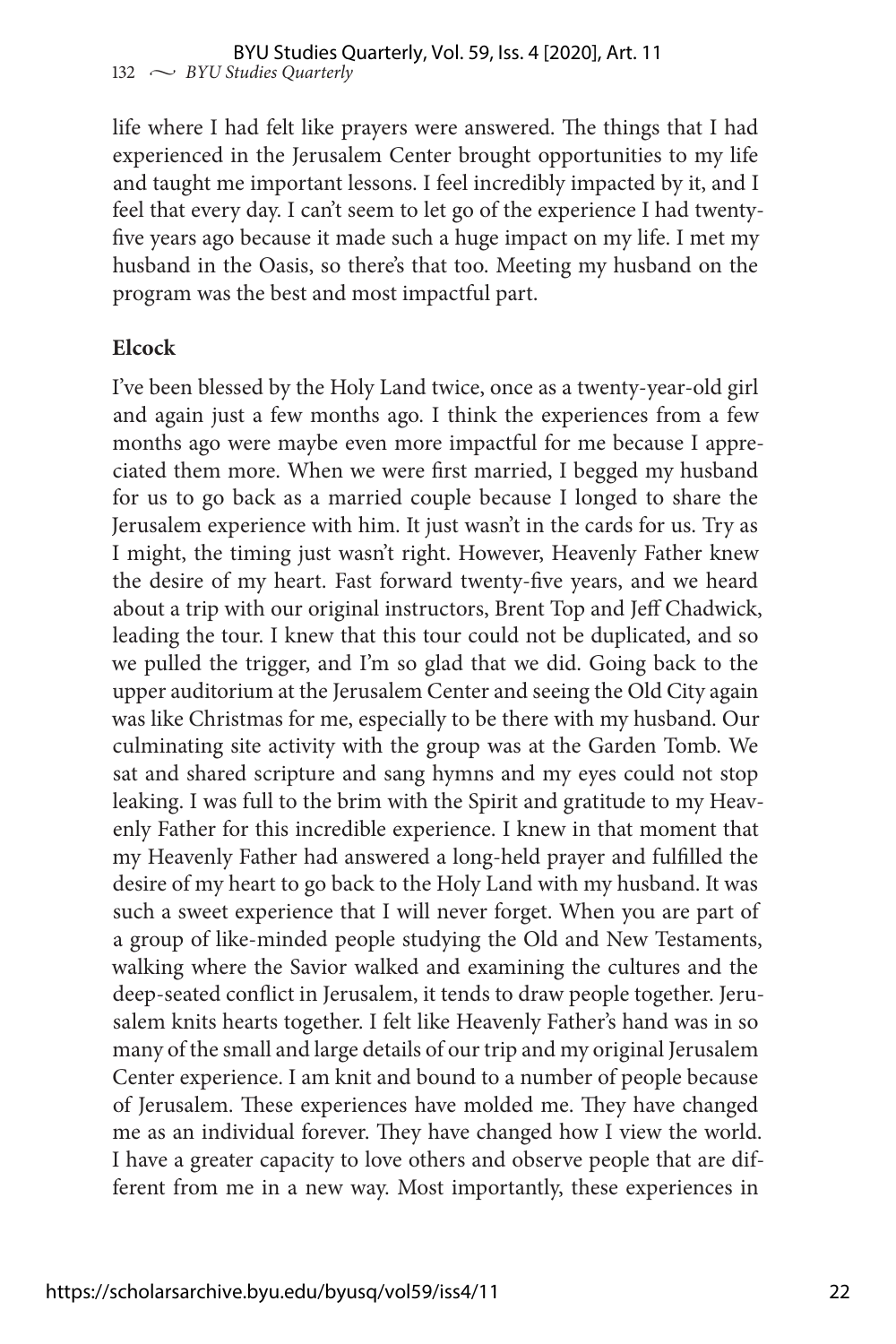Israel have increased my testimony of my Savior Jesus Christ. For that I am eternally grateful.

#### **Gilbert**

I remember going to Gethsemane or the Garden Tomb each Sabbath and seeing many other Christians from different churches and different countries. We often sang while we were there and always tried to include more common Christian songs like "How Great Thou Art" or "Be Still My Soul." I was amazed and humbled each time those from around the world joined us in their language with their own ways of praising our God, some very different from our own. I felt such a connection with these people. I gained a great respect for the millions of good people out there who worship the best way they know how. I saw this demonstration of faith repeatedly as we walked through the Holy Land, and it had a significant impact on me both spiritually and culturally and has continued to shape my interactions around the world. As a result, a yearning to experience more of this world and its people awoke within me. Now, when I travel to other countries, I can't just be a tourist. Sometimes I even miss popular tourist locations altogether, and I'm okay with that, because I have a richer experience when I interact more with the people. Learning from and being taught by other cultures and religions is edifying and inspiring in ways that we don't get when we just focus on what we know around us—I am a better person because of it.

My experience at the Center has shaped me in so many ways, but the spiritual experiences and connection I felt with the Savior are what I treasure above all else. I remember sitting on my balcony one day at the Center and feeling incredibly alone. In that moment I was feeling that, even though I was surrounded by a large group of really great people, no one *really* knew me. I think we all have moments like this when we need to know heaven is aware and knows who we are. As I looked out at the Old City, a thought crossed my mind and a feeling of peace filled my whole soul as I realized that the Savior too had experienced such a feeling. He too had walked the streets of Jerusalem, surrounded by hundreds, even thousands of people at times, yet he had also felt loneliness, had felt that no one truly comprehended him or the work he was here to do. I was struck by the connection I felt with my Savior and Elder Brother in that moment. I knew then and still know that he knows me and what I'm feeling. I can still feel what I felt that day on my balcony, and my testimony of this great truth has continued to grow since. He knows us. He is real. His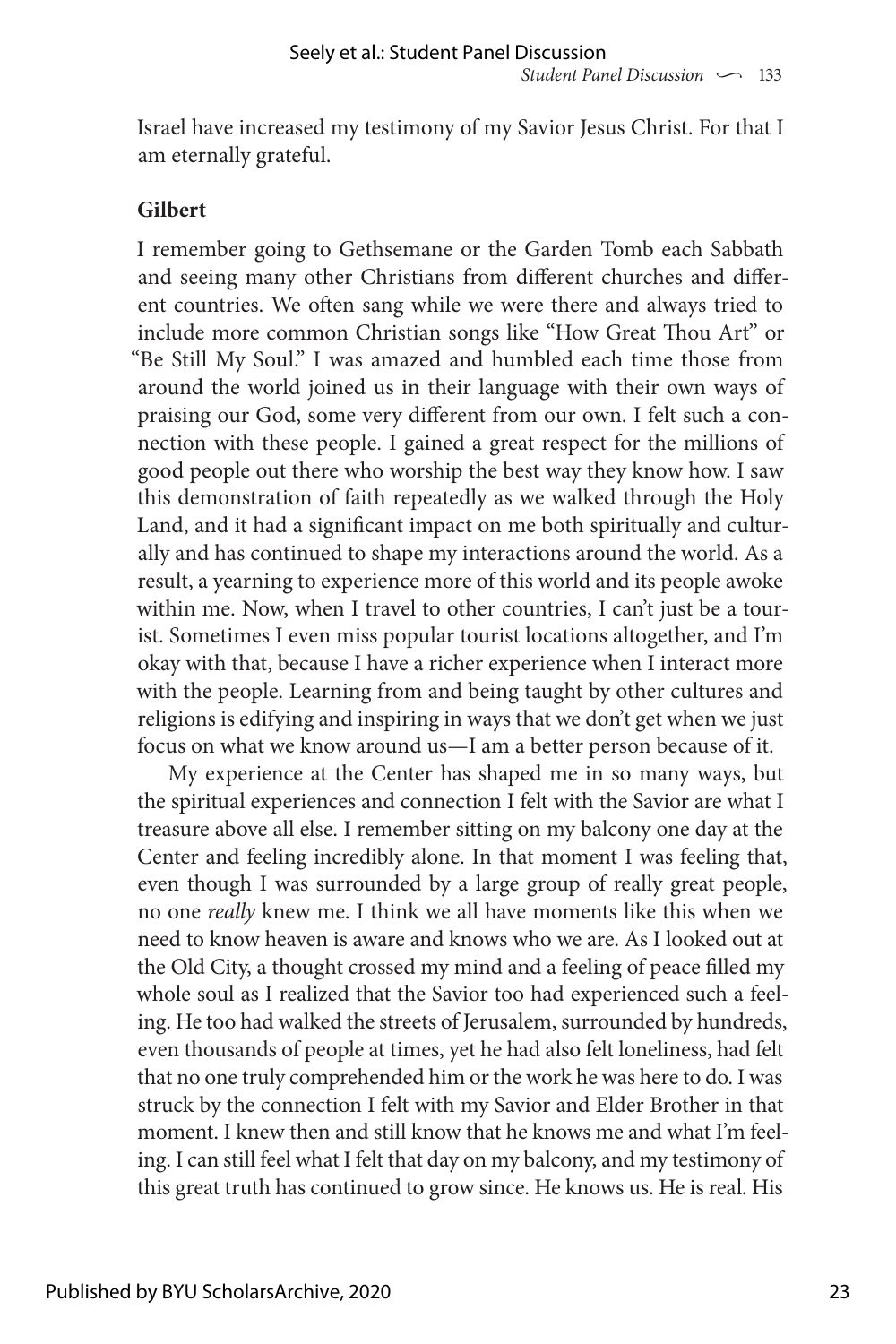life was and is real. And the entire purpose of it all is to bless, to heal, to comfort, and to redeem us. There is no better study abroad than the one that connects us more profoundly with our Savior and teaches us in such a real way of his incredible life.

### **Meldrum**

I can directly say that my current interest in early Christianity and love of the New Testament has come from my time in Jerusalem and the opportunity I had to see the sites and learn about the scriptures and Christian history from the amazing faculty I had. I think I can trace my interest in doing interfaith work directly back to the opportunity I had to interact with the multiple faith communities in Israel, some of which we in the Church and in the West never hear of. More fundamentally, I think the opportunity to study the scriptures with some amazing faculty and students and to see the sites where these great experiences of faith happened really helps one gain a perspective on how to answer that great riddle of reconciling Jerusalem and Athens—faith and reason and on how to become a disciple scholar. In addition, ultimately, I think partaking of the spirit of the place—the Center itself, the faculty, the students, the sites both Christian and non-Christian—and seeing the acts of pure devotion and faith of people up at the Dome of the Rock or in the Church of the Holy Sepulcher or at the Garden Tomb or at the Western Wall inspires one to want to be a better disciple and to want to exercise greater faith in Christ and our Heavenly Father. Like all pilgrims, I think I can firmly say that I have come back from Jerusalem changed for the better in every aspect of my life. It's an experience for which I am increasingly grateful, that I will never forget, that I will always cherish, and that I hope will continue to be a guiding light in my life.

#### **Ngatuvai**

We had our ten-year reunion a couple of weeks ago, and something one of my friends shared has stayed with me. She said, "I just don't feel like I appreciated it like I do now. It's like this jewel of an experience that I just pull out and I look at. Now I see all the facets and how brilliant it was." This program is so transformative; in order to have an experience that transcends boundaries of faith and to feel actual peace in Jerusalem, I think this Center is set apart where you feel so safe from the storm and you get to see things how perhaps the Lord would see them. It continues to be a choice experience for learning and enlightenment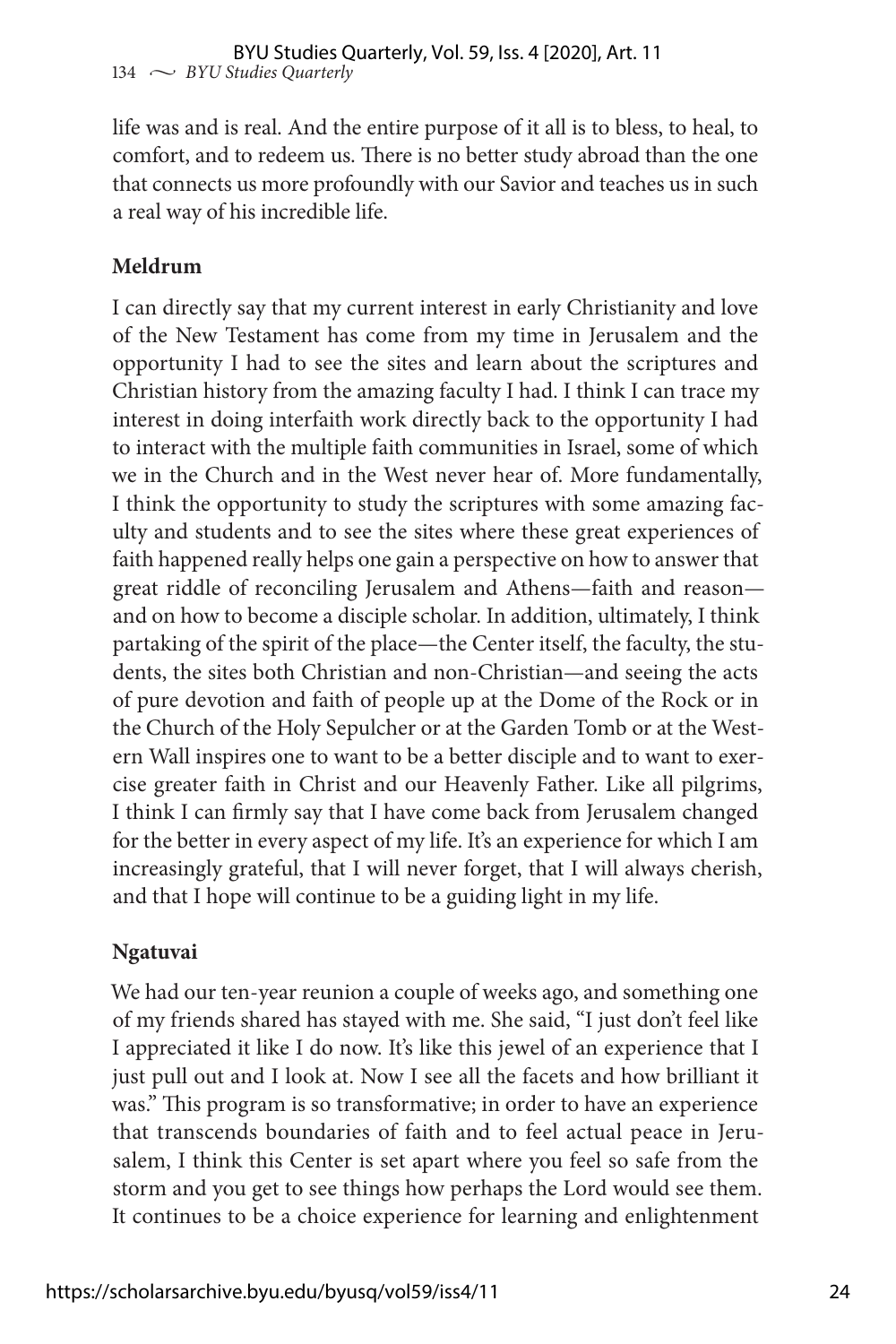all throughout my life. I think, similar to a mission, it is a place you are set apart to connect with the Savior. It is sacred ground, as we heard from Elder Holland earlier this afternoon. It's amazing to even know that we got to touch that. One other thing I want to share is that when I returned from Jerusalem ten years ago everybody kept asking, "Tell us about Jerusalem. You walked where the Savior walked." I would tell them that while that is magnificent, I also learned while being there that you don't have to go there to know that Jesus is real; you can surround yourself with believers and be a believer yourself. That's been a very humbling and unforgettable realization I've held tightly to, to know that he is real. That can happen anywhere, but to have a time and a place set aside where you can really dive in, that is something that will never leave. Jerusalem was the first thing that bonded my husband and me while dating and has made such an impact on our family and the way we communicate our testimonies and lead our lives. So, thanks to all of you who have made the BYU Jerusalem program and center so great.

#### **Reber**

I've always considered my experience at the Jerusalem Center one of the biggest foundation stones in my testimony, next to my mission in Alabama. Being here today has really made me appreciate, even more, the spirit of this building. When Elder Holland said earlier today that we don't know the full capacity of what the Center has to offer or what its history really will hold, that really resonates with me. I think we all have a deep love for the Center, for the spirit of the Center, for the teachings, and for the way the scriptures have come to life. In my eyes as I read, I picture the lay of the land, the sights, the smells, the sounds. I always seem to be walking in Israel somewhere as I study. I would like to just really say thank you to all of you in this room who have fought to make the Center what it is. I am a total byproduct of that building and the Jerusalem Center study abroad program. Twenty-six years ago, literally, I was sitting there. Julie and April mentioned that some of us got the chance to go back on a twenty-five-year reunion tour. I met my wife at the Center twenty-six years ago. We never would have thought, walking back through the doors of the Center all these years later, that we would experience the emotion that we felt flooding over us. We were absolutely blown away. It was so surreal; it seemed like we were just there and we had never left. The Center looks, feels, and smells as brand new as it did twenty-six years ago. They've kept that place immaculate. I turned left while everybody else went right to go down to the upper auditorium for